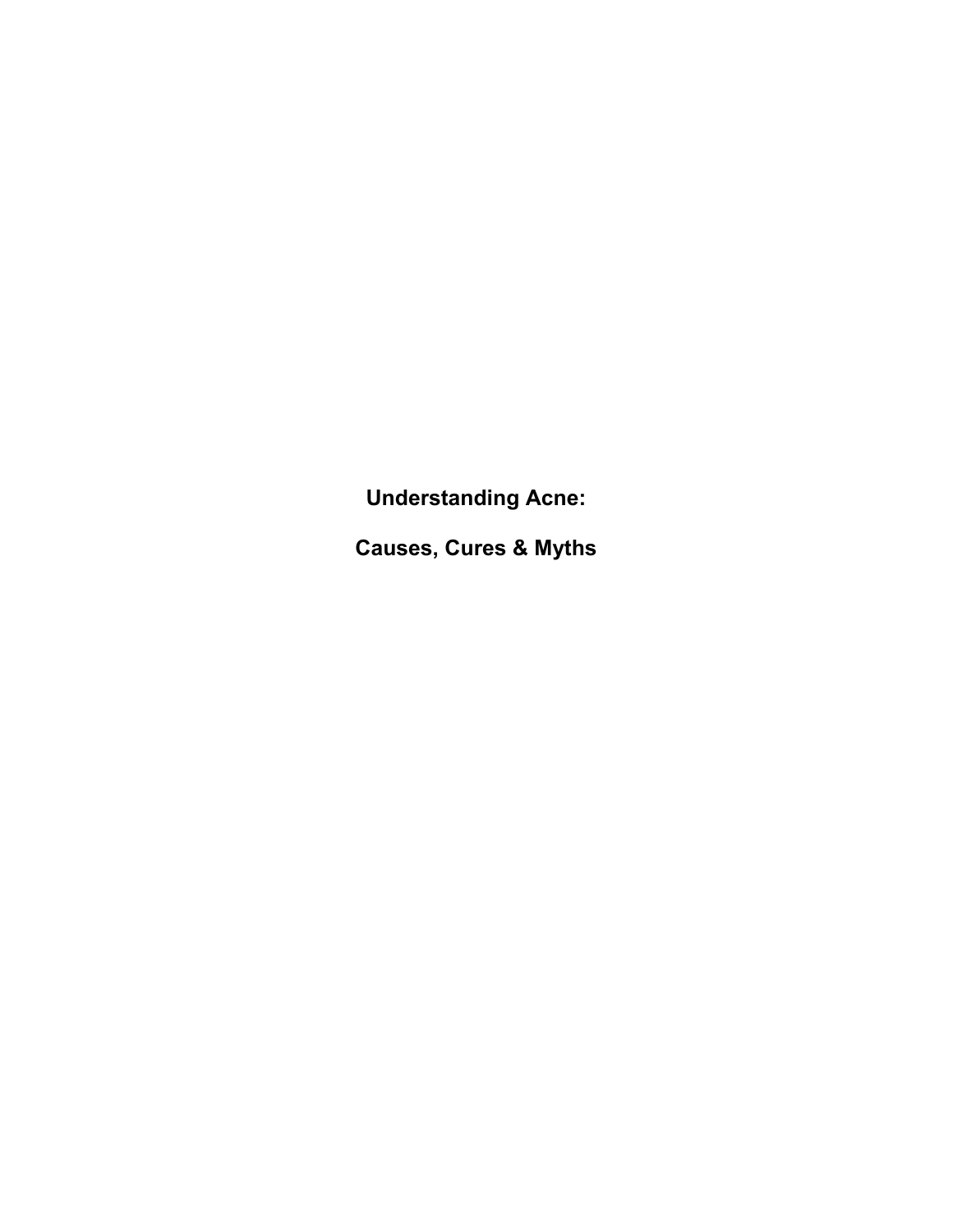# **Disclaimer**

While this guide is meant to provide you with the information you need to combat acne, it is highly recommend that you consult a physician before you begin any form of treatment for your acne.

If you have any side effects as a result of the following information, consult a physician immediately.

I am not a doctor, and this is provided for informational purposes only.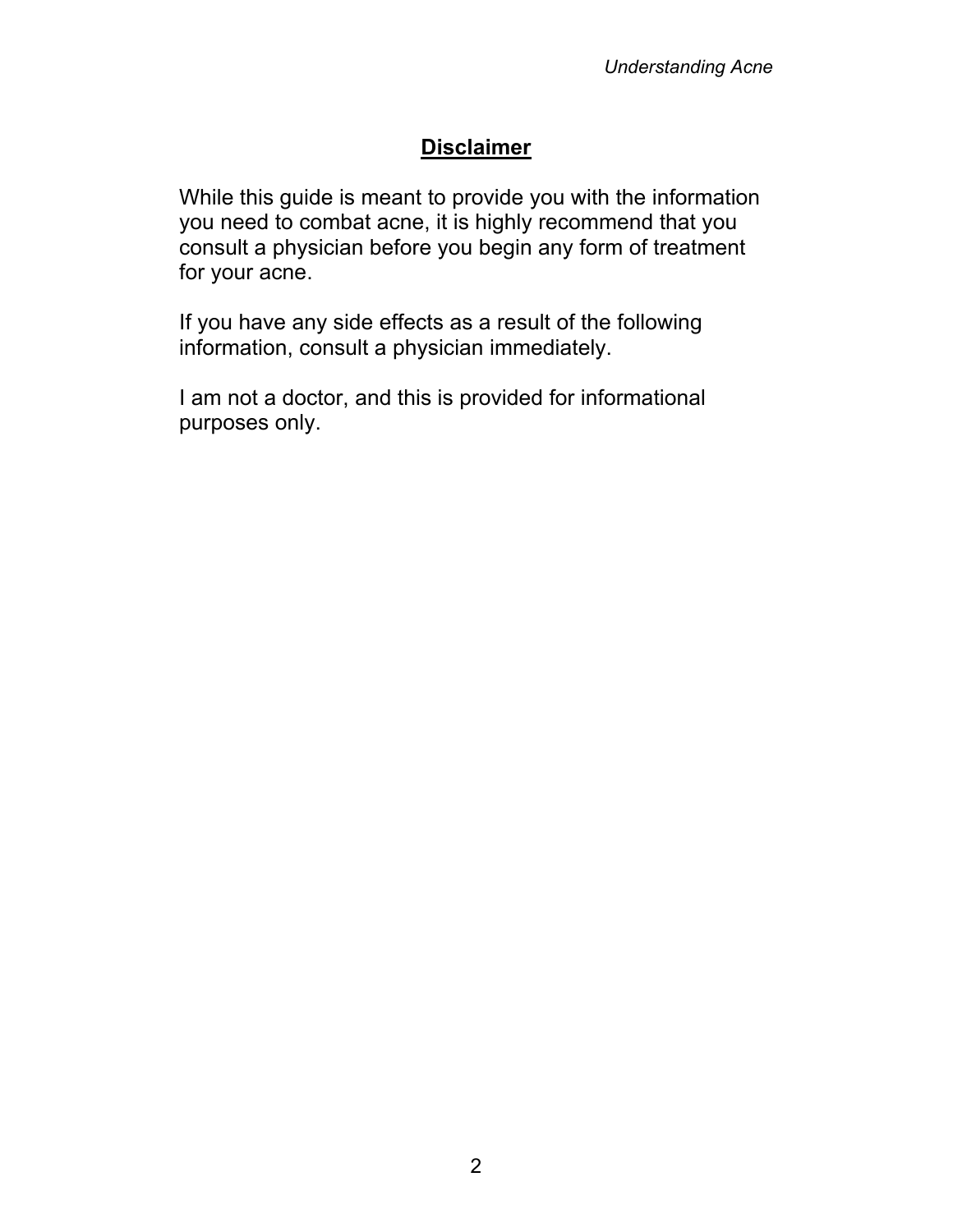# **Table of Contents**

| Chapter 1 – What is Acne                       | $\overline{4}$  |
|------------------------------------------------|-----------------|
| Chapter $2 -$ Acne Myths                       | 6               |
| Chapter 3 – For the Parents of Teens with Acne | 12 <sub>2</sub> |
| Chapter 4 – What Really Causes Acne?           | 14              |
| Chapter 5 – Types of Acne                      | 20              |
| Chapter 6 – Severe Acne                        | 31              |
| Chapter 7 – Natural Acne Remedies              | 35              |
| Chapter 8 – Over-the-Counter Acne Remedies     | 40              |
| Chapter 9 – Turning to Prescriptions           | 43              |
| Chapter 10 - Surgical Options                  | 47              |
| Chapter 11 – Acne Prevention                   | 51              |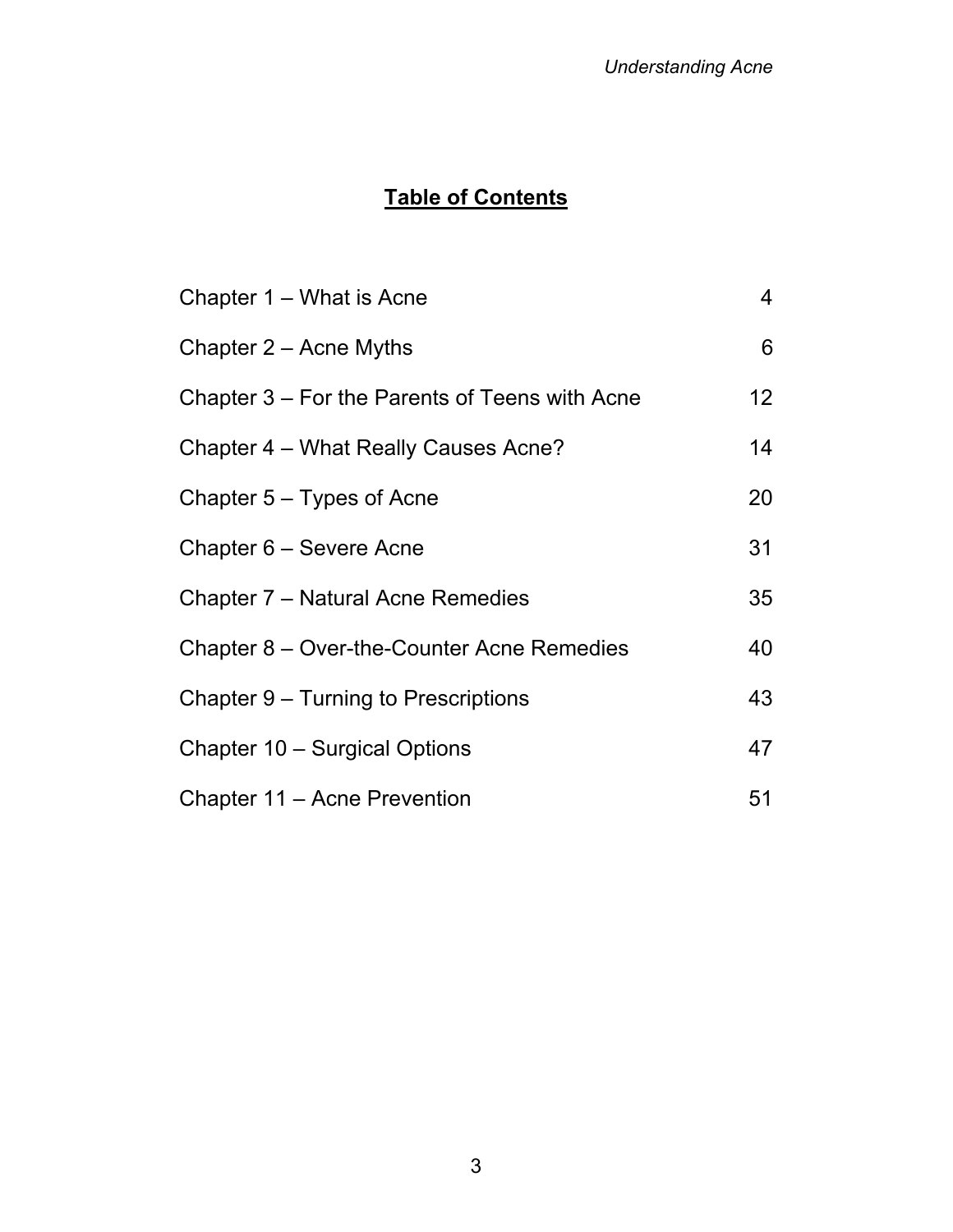#### **Chapter 1: What Is Acne?**

What is acne? Certainly, most of us know what it is, simply because we have had to experience it at one time or another in our lives. But, in case a definition is needed, here is a short one. Acne is a dermatological term that includes clogged pores, pimples and lumps or cysts that occur on the face, neck, chest, back, shoulders, and upper arms. Acne occurs most commonly in teenagers, but is not limited to any age group, afflicting even adults in their forties. This disease has many varieties, and although none are life threatening, the more severe cases of acne can be disfiguring, leaving permanent scars on effected areas.

The physical changes in body tissue - or lesions - which acne causes are described in five ways: *comedos, papule, pustule, nodule and cyst.* Further, these terms denote range or severity with comedo (also known as blackheads and whiteheads) at one end and nodules or cysts at the other.

As stated above, acne is most common among teenagers, affecting teens between the ages 12 and 17. Usually, these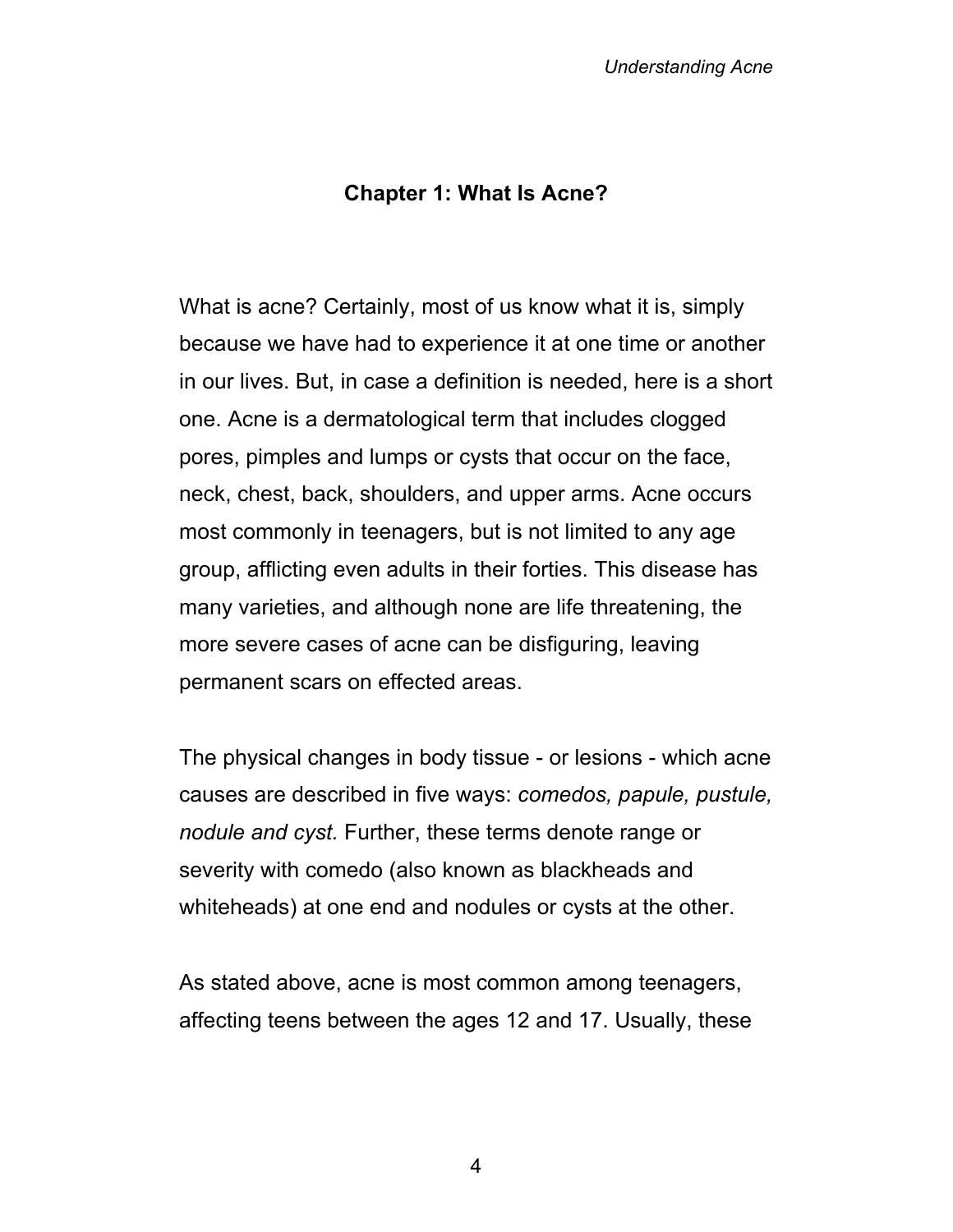mild cases are cleared up with over-the-counter treatments and the acne goes away by the early twenties. It also should be noted that although acne affects both girls and boys equally, there are some distinctions. Young men are more likely to have severe, long-term acne while women can have reoccurring or intermittent acne well into adulthood due to hormonal changes and cosmetics.

Now that we have summarized just *what* acne is, we can move on to the subject of this book. A guide to acne: what types are there, how to treat it, and current myths circulating about it. The hope is that the reader will come away having gained a clearer understanding of acne in its various forms, and how it can be combated against and to reduce its impact upon the lives of those suffering from it. This is by no means an exhaustive guide on the subject nor is it a clinical journal, but is at the very least, an introduction and a source upon which to do further study into the causes and cures of acne in all its forms.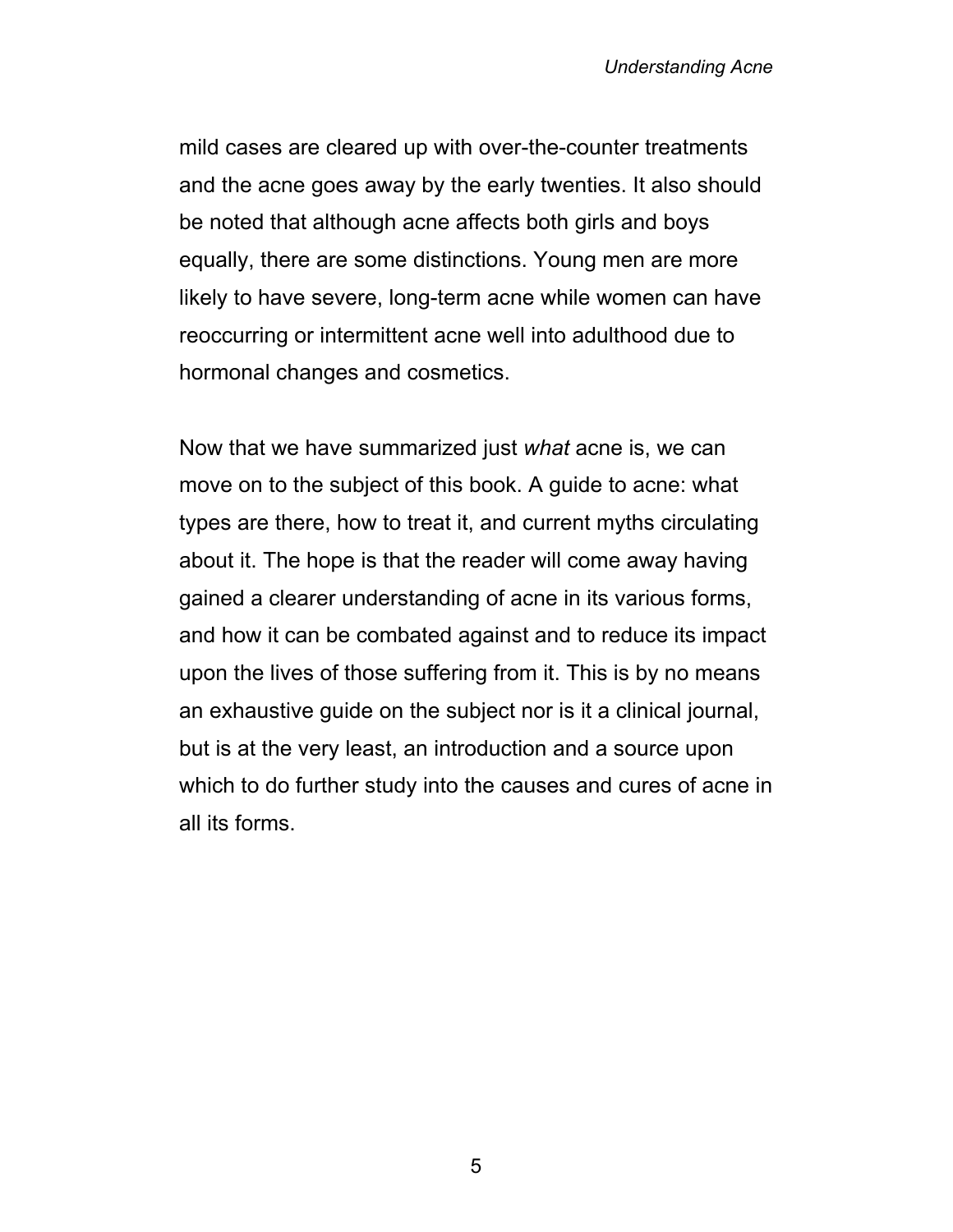#### **Chapter Two: Acne Myths**

Many of the problems facing those who are trying to deal with acne are the pervasive sources of misinformation out there regarding the causes of acne. Despite the numerous valid sources of information on and about acne that are now available, these myths persist and are passed on by word-ofmouth to those unfortunate enough to suffer from the disease. Rather than finding solutions and treatments to alleviate the symptoms, problems are often compounded. Illadvised treatments based off these myths can have less than effective results and can often do further damage in the case of severe acne.

In light of the influence that these myths can have on both understanding acne in general and the courses of treatment in particular, it would be wise to start with a quick overview of some of the more common myths that are out there, dispelling the misinformation with the truth about them. After this we can move on to the question of what the actual causes of acne might be.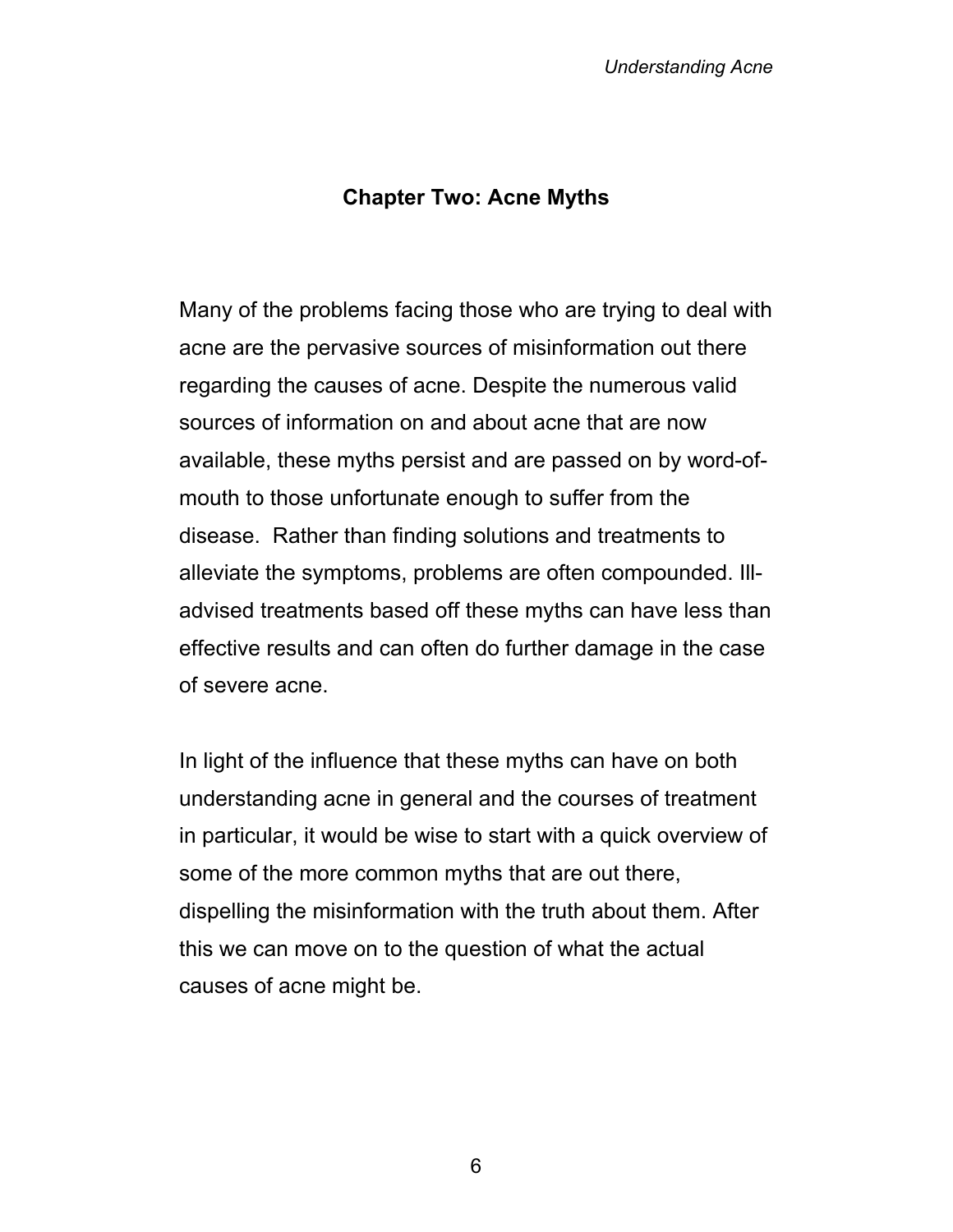### <sup>→</sup> *Myth #1: Acne is caused by poor hygiene.*

It doesn't matter how often, how ritually, you scrub your face and other areas affected by acne; this has no bearing on either the status of current a breakout or the creation of new problems. In fact, this sort of rigorous regimen of washing and scrubbing can actually irritate skin and make the acne worse, not better. Though you may have heard so from wellmeaning parents growing up or some other misinformed person, acne is not caused by poor hygiene. This doesn't mean that hygiene isn't important. In fact, good hygiene can help reduce the effects of acne if used in conjunction with acne treatment products. Rather than frequent, harsh washing, it is generally recommended that you wash your face twice to three times a day with mild soap and then pat it dry - don't scrub dry.

### <sup>→</sup> *Myth #2: Acne is caused by diet.*

"Don't eat chocolate, it will give you pimples!" "They say that eating greasy foods can give you zits." Most of you have heard these and other similar statements before, right? What they are saying, in effect, is that what you eat can cause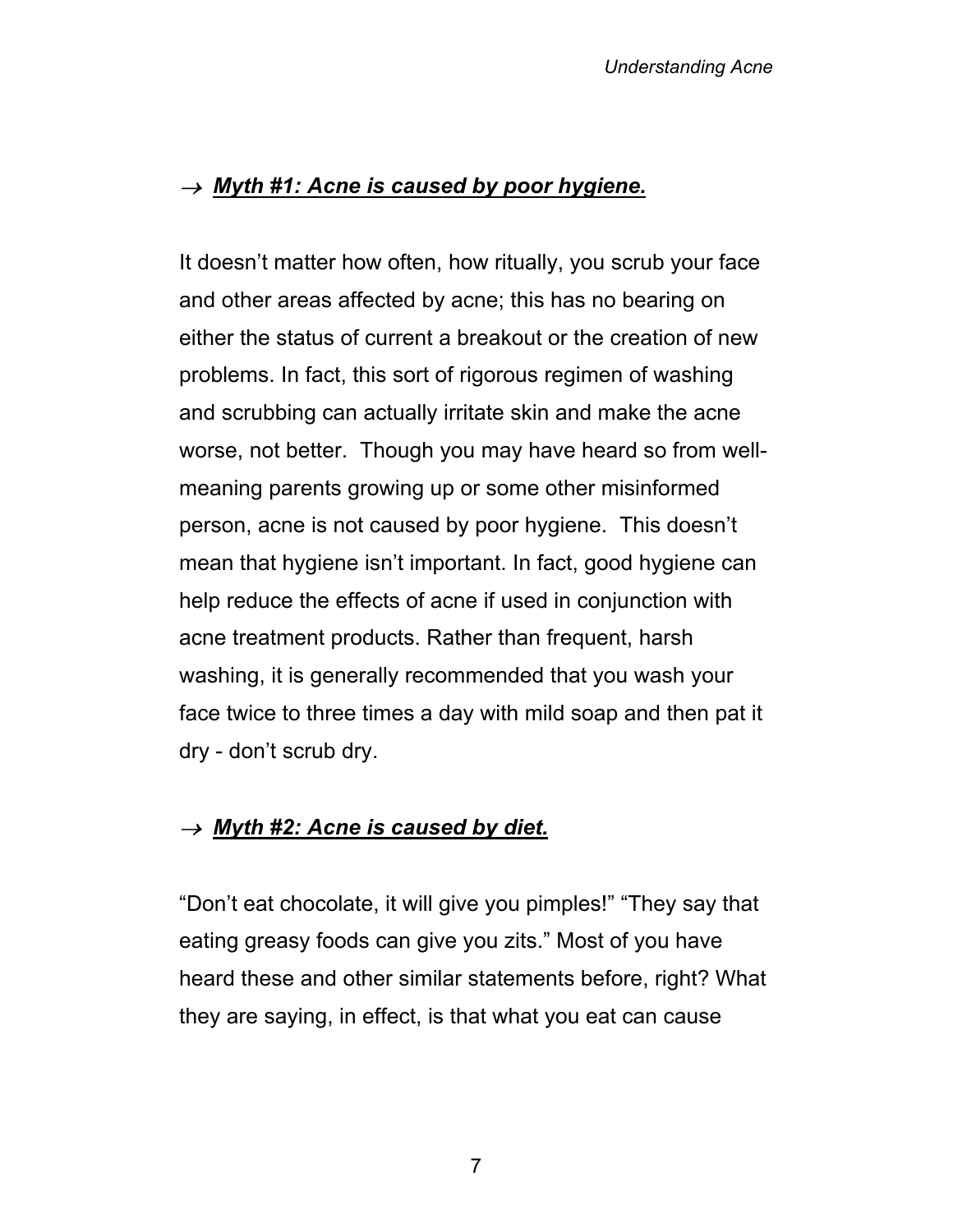acne. But, what they are saying isn't true. It is a myth, one of the more popular ones actually, about the causes of acne. Extensive scientific research has been conducted, searching for possible correlations between one's diet and a possible cause of acne, and have not found anything conclusive.

However, each of us is different. Some people notice that breakouts are worse after eating certain foods--and the kinds of food differ with each person. For example, some people may notice breakouts after eating chocolate; while others have no effects with chocolate. Instead, they notice breakouts occurring after they drink too much coffee or caffeine. These are just examples but they might be worth heading. If there is some sort of food or drink that might be affecting your acne, then cut back and see if that helps.

### <sup>→</sup> *Myth #3: Acne is caused by stress.*

Stress is not a direct cause of acne but it is true that some types of stress can cause the body to produce a hormone called *cortisol*, which can irritate existing acne. Indirectly, some medication that we take to alleviate or control extreme stress or emotional problems like depression can be factors in the production of acne. In fact, some medicines have acne listed as a possible side effect.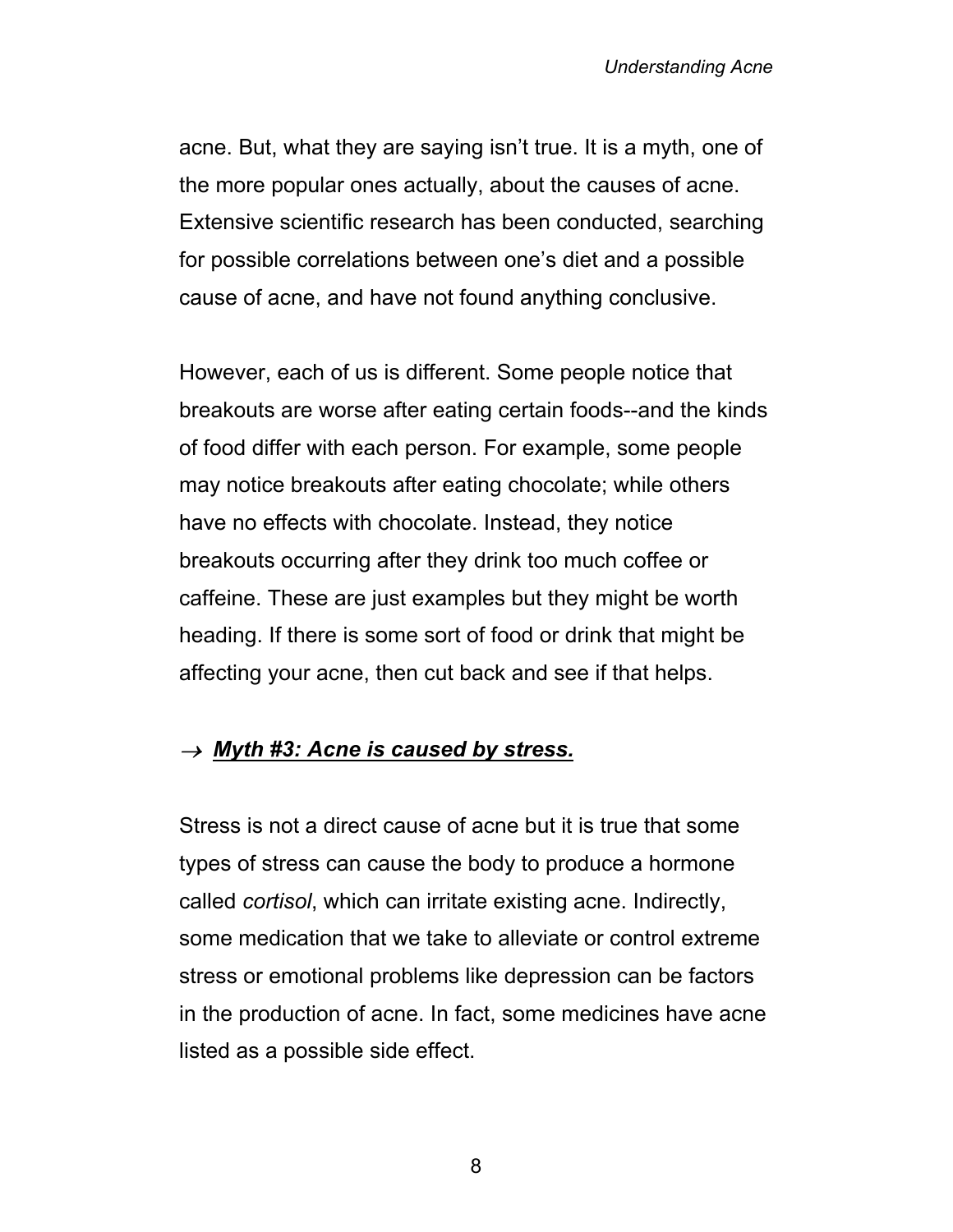### <sup>→</sup> *Myth #4: Acne will go away on its own.*

This is generally not true and acne needs treatment in order to be cleared up. With the selection of acne treatment products available today there is no reason not to investigate and find what has the best results for those concerned. In some cases, a dermatologist should be consulted and other forms of treatment can be pursued.

### <sup>→</sup> *Myth #5: Tanning clears up skin.*

In fact, this has the reverse effect. At first it may seem that the latest bake in the tanning bed or sunbathing has improved your complexion, but in fact the tan may only have masked or covered the acne. In reality, the sun can make the skin dry and irritated and this can lead to more breakouts. On another note, if you do tan, make sure that you are using a sunscreen that doesn't contain oils and other chemicals that might clog up your pores and cause acne to get worse. (Look for *noncomedogenic* or *nonacnegenic* on the label.)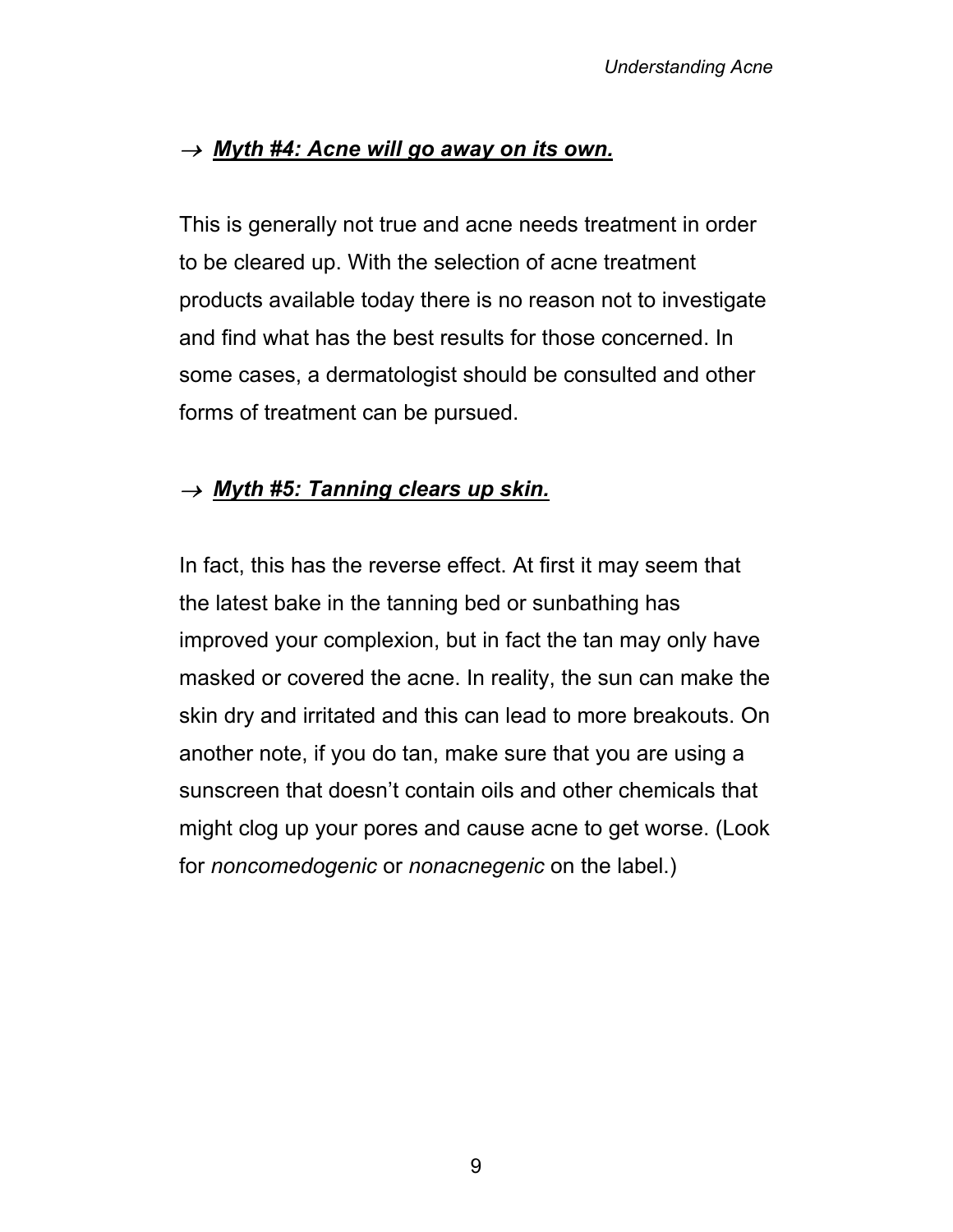# <sup>→</sup> *Myth #6: Popping Zits Will Make Them Go Away Faster*

Again, though this seems true, it is another myth. Rather than speeding up the process of healing, this action actually prolongs the situation as popping the whitehead caused the bacteria inside to be pushed deeper into the skin, which allows more infection to grow, and ultimately leads to scarring.

### <sup>→</sup> *Myth #7: Only Teenagers get acne.*

The truth is that about 25% to 30% of *all* people between the ages 25- 44 have active acne. So the idea that acne is only a problem for teens is yet another myth.

After covering these myths, it is important to note, that these are not all of the myths that are out there, circulating in the popular health magazines and on the Internet. No, not by a long shot. There are dozens more where these came from. The reason for their inclusion in this book is to help you, the reader, understand that the topic of acne has grown more complicated as new sources of information, both good and bad, have become available and that one must be very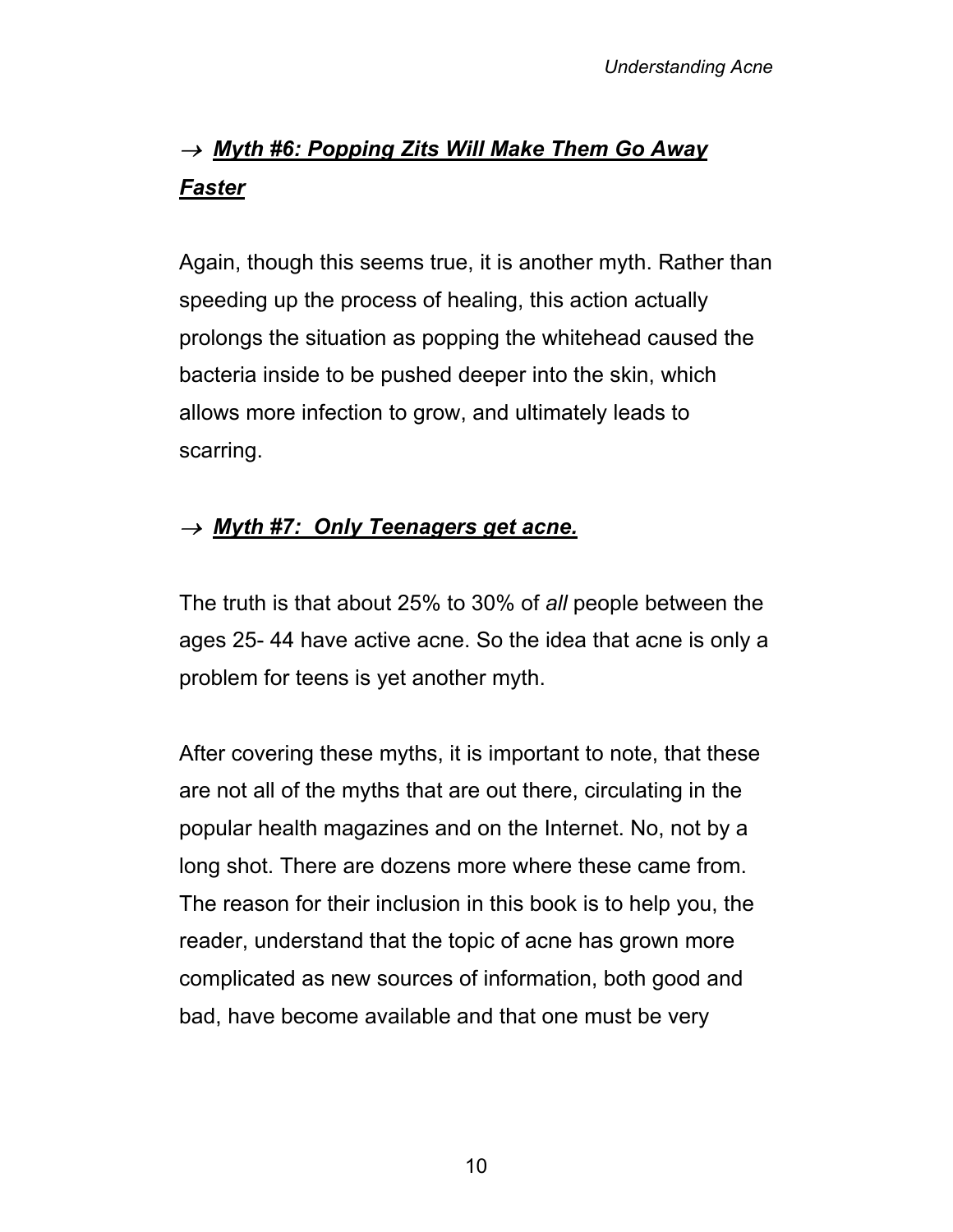careful about researching the topic and deciding what sources to trust.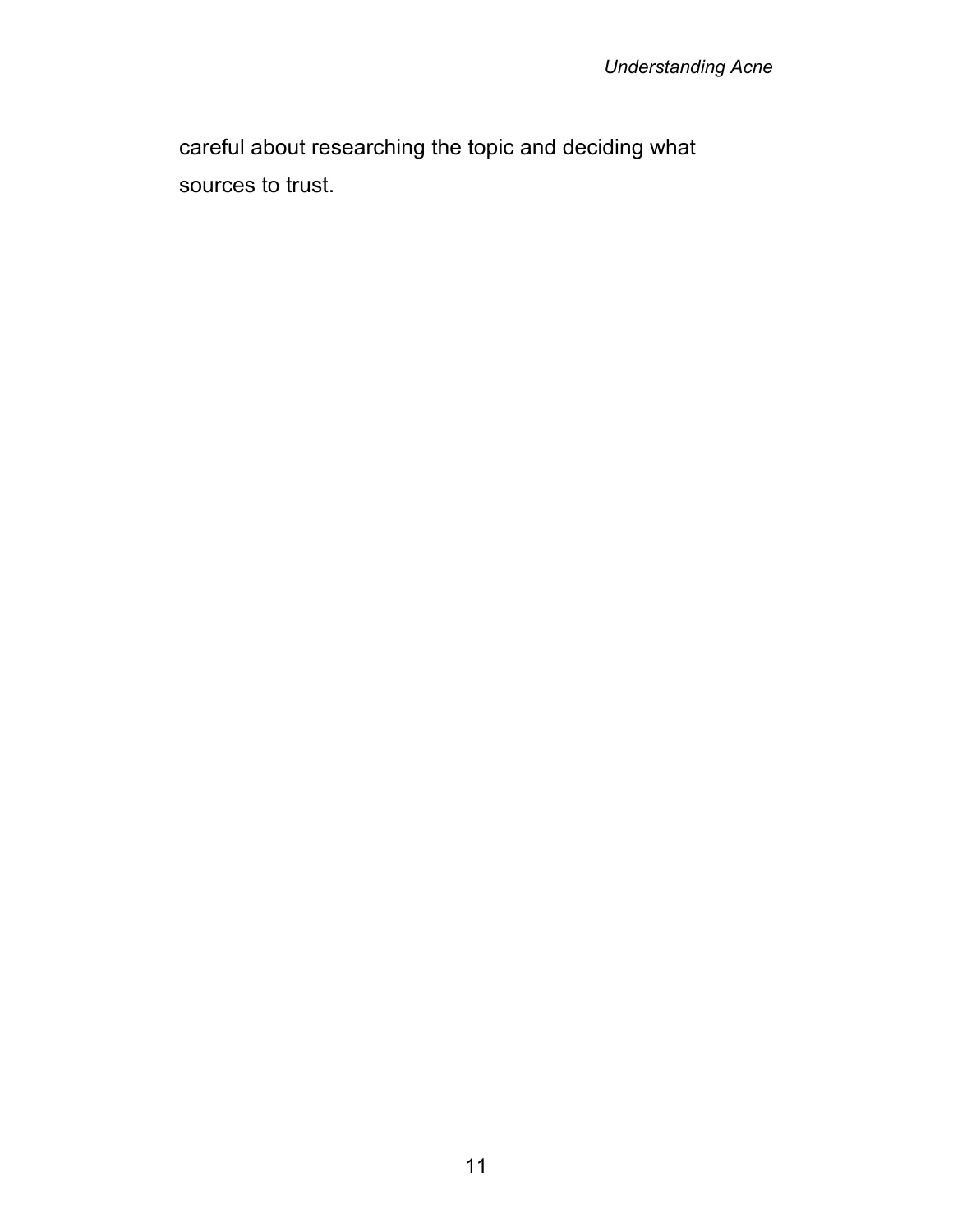#### **Chapter 3: For the Parents of Teens with Acne**

Acne has affected all of us at one time or another. If you are a parent with teenage children you will be reminded of what a toll dealing with acne can have on their lives. Acne can affect your child's self image as well as overall social life and in severe cases can lead to depression and withdrawal. You should let your teenager know that you are available and that you are willing to help him or her with their acne. Talking about your own experiences may help them relate and quite possibly, give them a broader perspective on the condition. Even if they don't want to talk about it, dealing with acne is one of their major concerns. Consequently, your teenager is trying everything he or she can to control the acne.

As adults, we know that acne will not last forever, that it will usually clear up in time if given attention and treated appropriately. Yet this is only a small comfort to teenagers who are currently suffering from embarrassment and discomfort from breakouts of acne. Talking with your teenager about acne can be difficult because they might be embarrassed by their appearance and would sooner just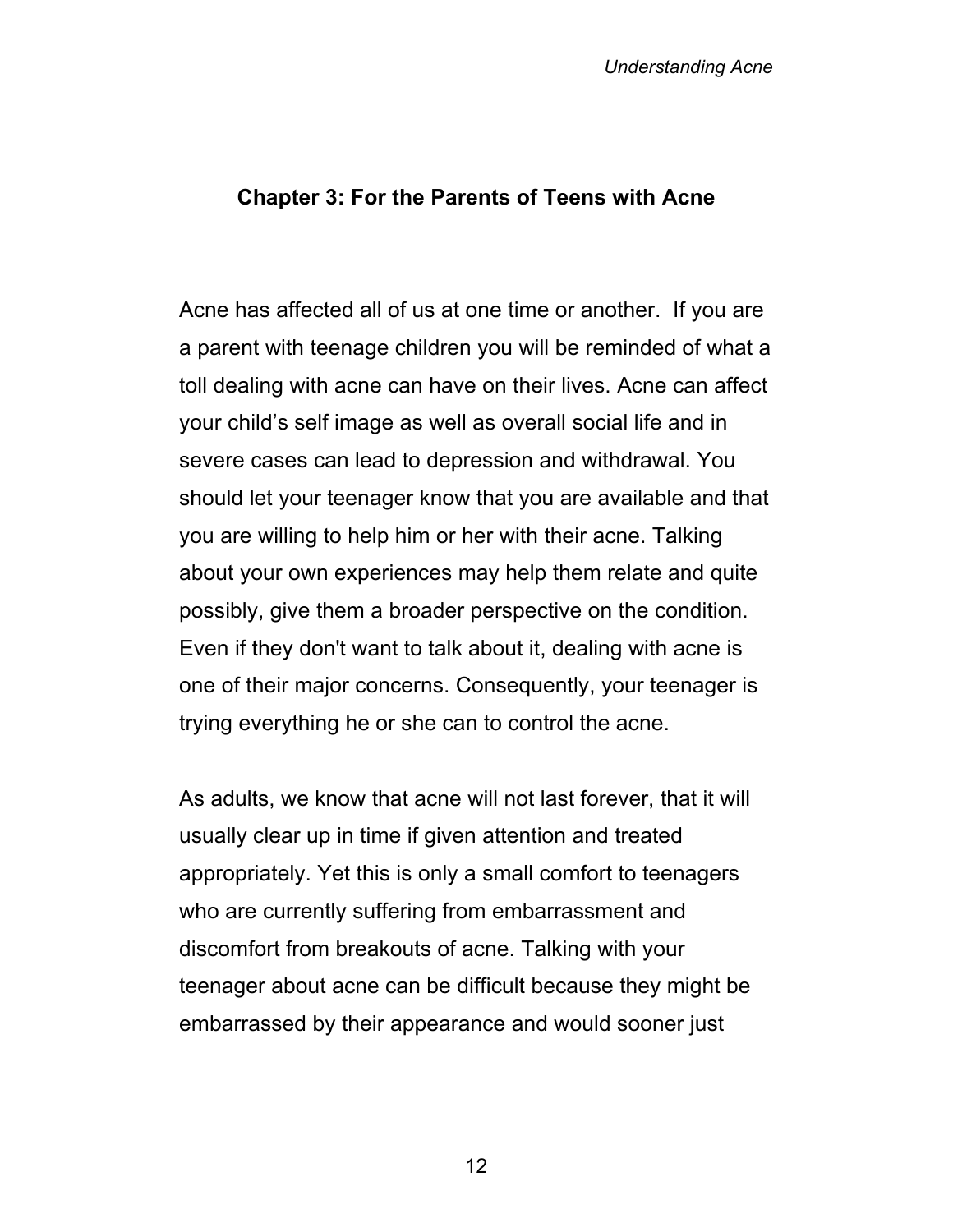pretend it wasn't an issue. The key is to be supportive and understanding. At the same time, parents must be more than moral support to their children. They need to be a source of information and advice about how to treat acne as well.

One of the most effective ways is to learn as much as possible about the various types of acne and how it can be treated. Simply doing this can go a long way in providing more effective guidance for your children when confronted with decisions related to their acne treatment. You will be able to help them in the selection of acne medications and perhaps determine whether or not it is an appropriate time to consult with a dermatologist.

Do not assume that just because you happened to have acne as a teen that you know everything about it. Things have changed since then. Advances in scientific research on acne related matters continually unearth new information. Also, new medications as well as new methods of acne treatment have been developed so that the most common acne conditions can be remedied quickly. Because there are such a variety of approaches, knowing what is available will aid you in deciding what the best option may be for your child.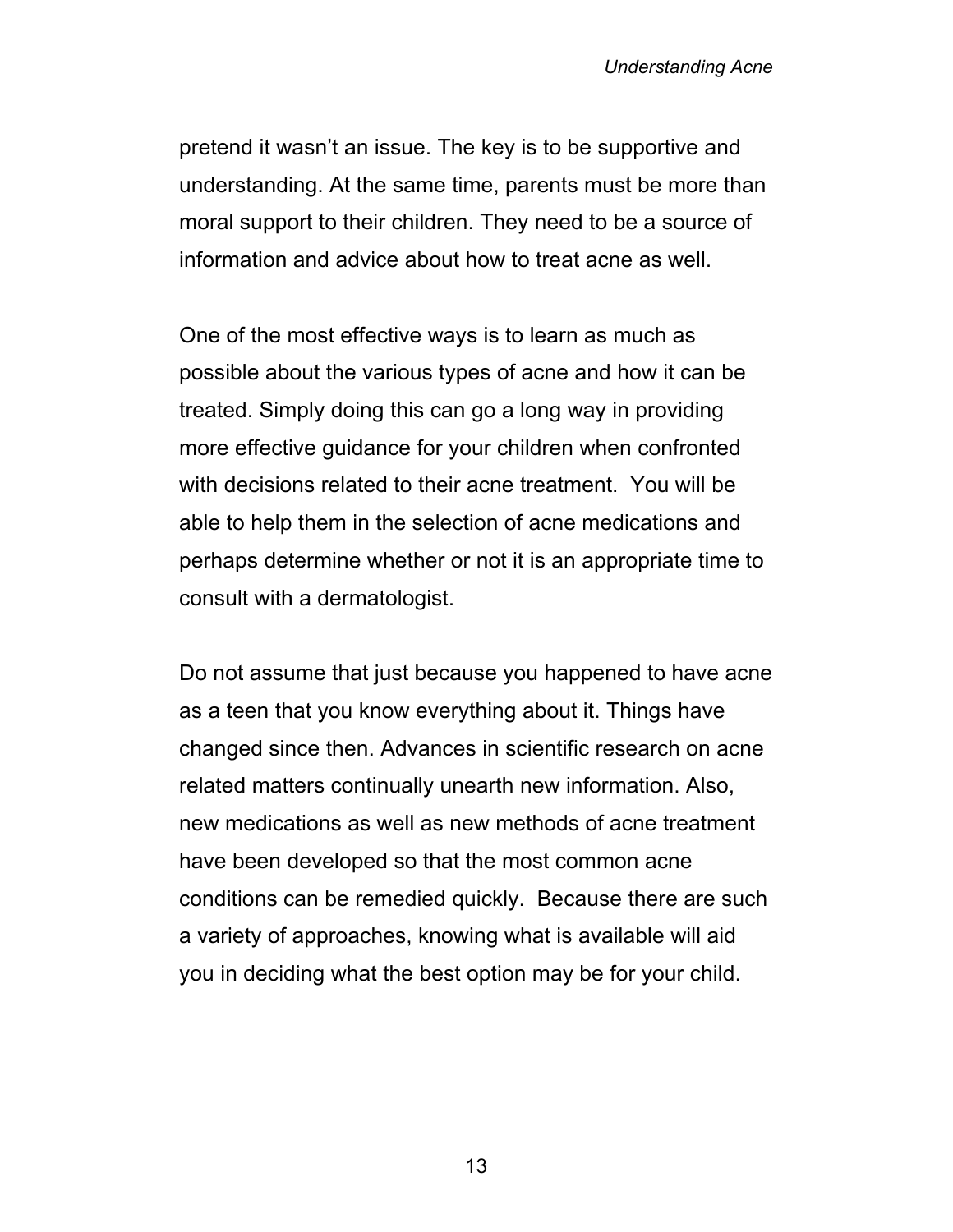#### **Chapter 4: What Really Causes Acne?**

It must be stated at the beginning that an exact cause of acne is unknown. Despite the endless research that has been done to date, nothing has ever been isolated as a primary cause for the development of acne. Keeping this in mind though, doctors and researchers have at least come to some conclusions as to what sort of risk factors are involved and ultimately contribute to acne's development. According to some researchers, the primary causes are hormones and genetics, but this cannot account for every case. No, in some instances, factors like medication, types of cosmetics, and certain aspects of personal hygiene (i.e. methods of cleansing skin) are more likely to create the conditions for acne's formation. Environment, too, can be a catalyst. Those working with chemicals or who are exposed to oils and greases, have a greater chance of getting acne because the materials themselves can clog pores.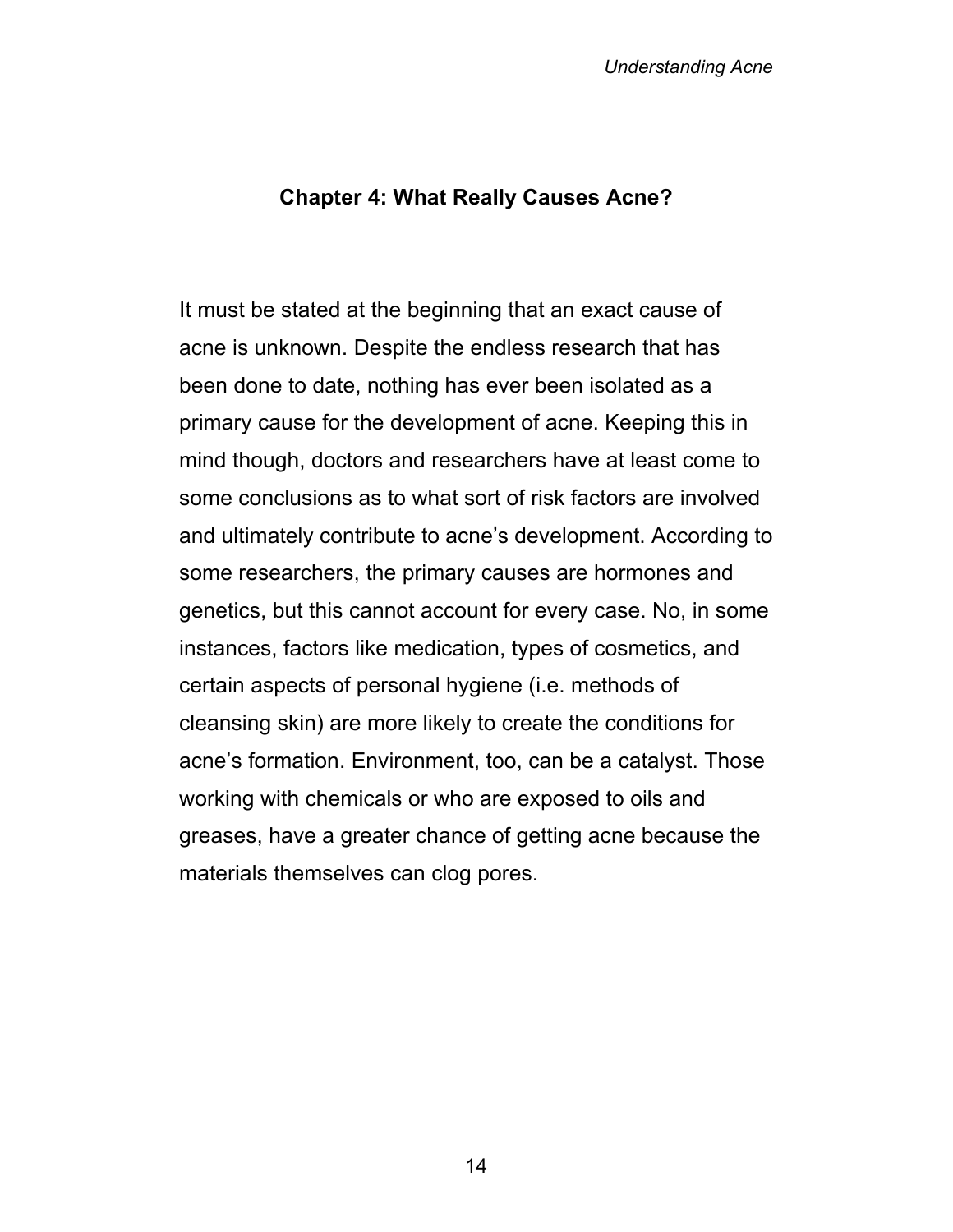# <sup>→</sup>**Hormones**

With the onset of puberty, the human body starts to produce hormones called androgens or male sex hormones, increasing in both boys and girls. These androgens cause the enlargement and over stimulation of the *sebaceous glands* which are found in the hair follicles or pores of the skin. The extra sebum or oil that the sebaceous glands produce mixes with dead skin cells and bacteria on the skin's surface and this blocks pores. Within the blocked pore, the bacteria multiply and cause inflammation. All of this leads to the lesions that are associated with acne.

Teenagers are the most common sufferers of acne, purely because of the hormonal shifts that are associated with puberty. Current figures indicate nearly 85% of people will develop acne at some point between the ages of 12 and 25.

It is also important to note that the hormonal changes associated with both the menstrual cycle, pregnancy, and even menopause have been shown to be culprits in the creation of acne. Also, when women are either beginning or ending their usage of birth control, the hormonal fluctuations that can occur at this time can cause acne in some women.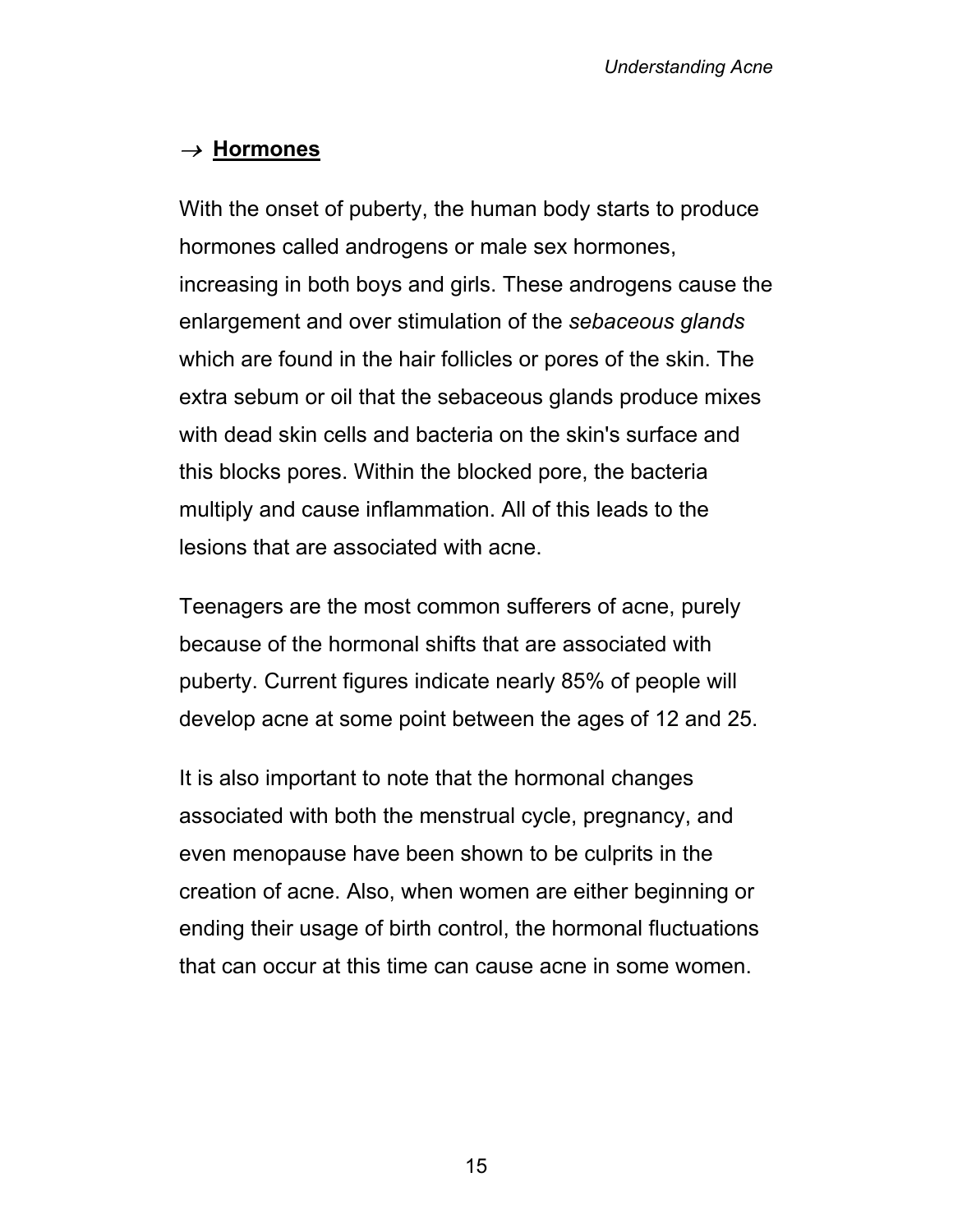Furthermore, fluctuations in the hormones of adults, both men and women, can cause spikes in the production of sebum in the sebaceous glands. This opens wide the range of those susceptible to acne, due to hormonal changes.

### <sup>→</sup>**Genetics**

Another factor is heredity or genetics. Many researchers now believe that the tendency to develop acne can be inherited from parents. In studies conducted by a number of scientists, links have been found between those presently suffering from acne and the presence of acne in their family history. Strictly speaking though, acne is not an inherited disease, at least not in the medical sense of the word. However, it is also true that acne is much more common in children of parents who have had or still have acne than those who do not. While the research is still ongoing, there is no doubt the research will continue to yield new results and perhaps, deeper genetic causes might be unearthed.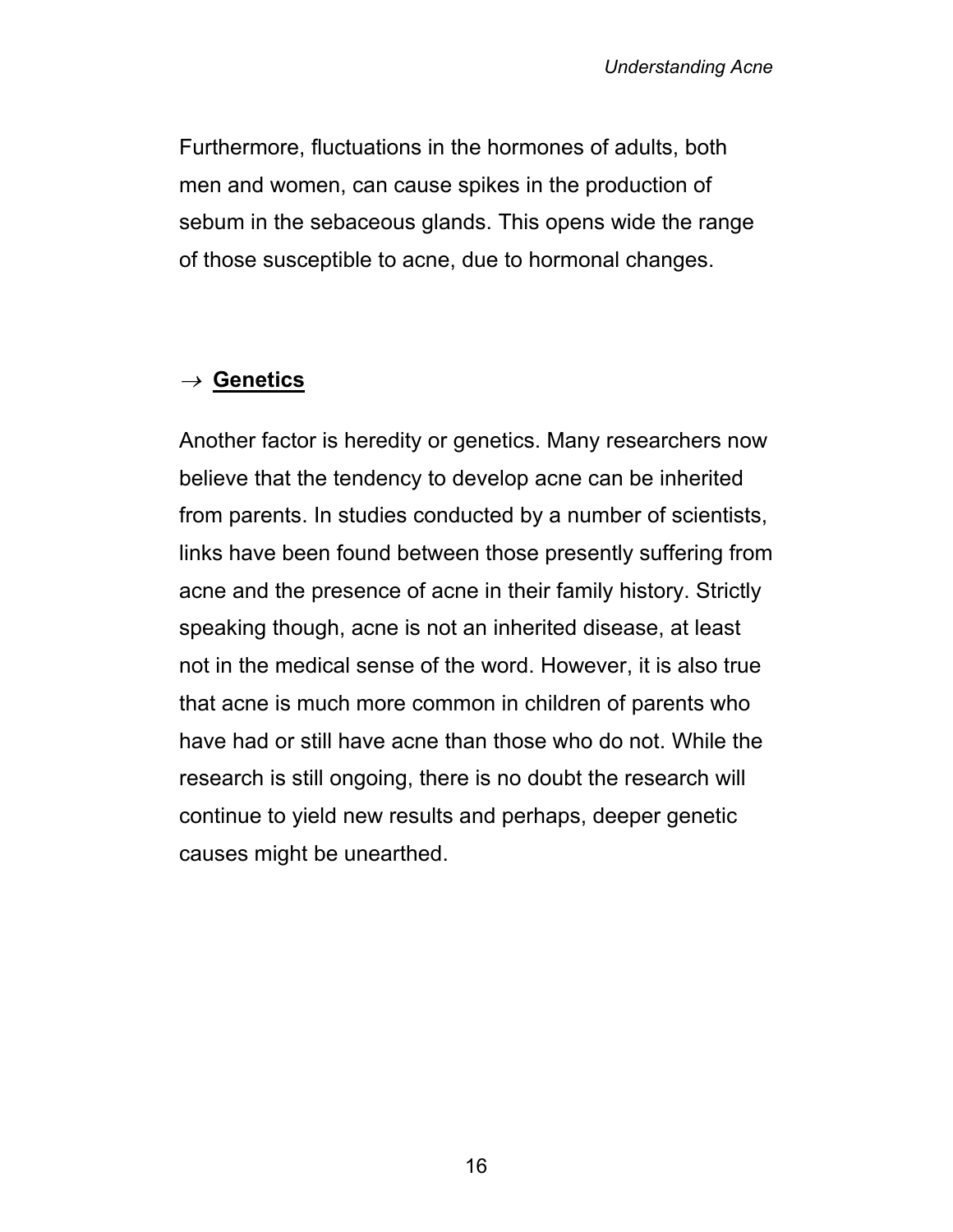# <sup>→</sup>**Other Factors**

### *Medication*

As was stated before, the side effects of certain drugs can cause acne. Examples can include: barbiturates, antidepressants, anti-anxiety medication, lithium and certain forms of steroids.

### *Heavy or oily costmetics*

In the case of certain cosmetics, their ingredients can affect the structure of hair follicles and lead to over-production of sebum, which in turn clogs the pores.

### *Over-abrasive cleansing*

Astringent facial products can dry the skin out and also causes the body to overproduce sebum to compensate. The use of harsh exfoliators can damage existing spots and spread infection.

### <sup>→</sup>**Flare Up Factors**

There are also a number of other factors which can cause existent acne to flare up and create more problems. A small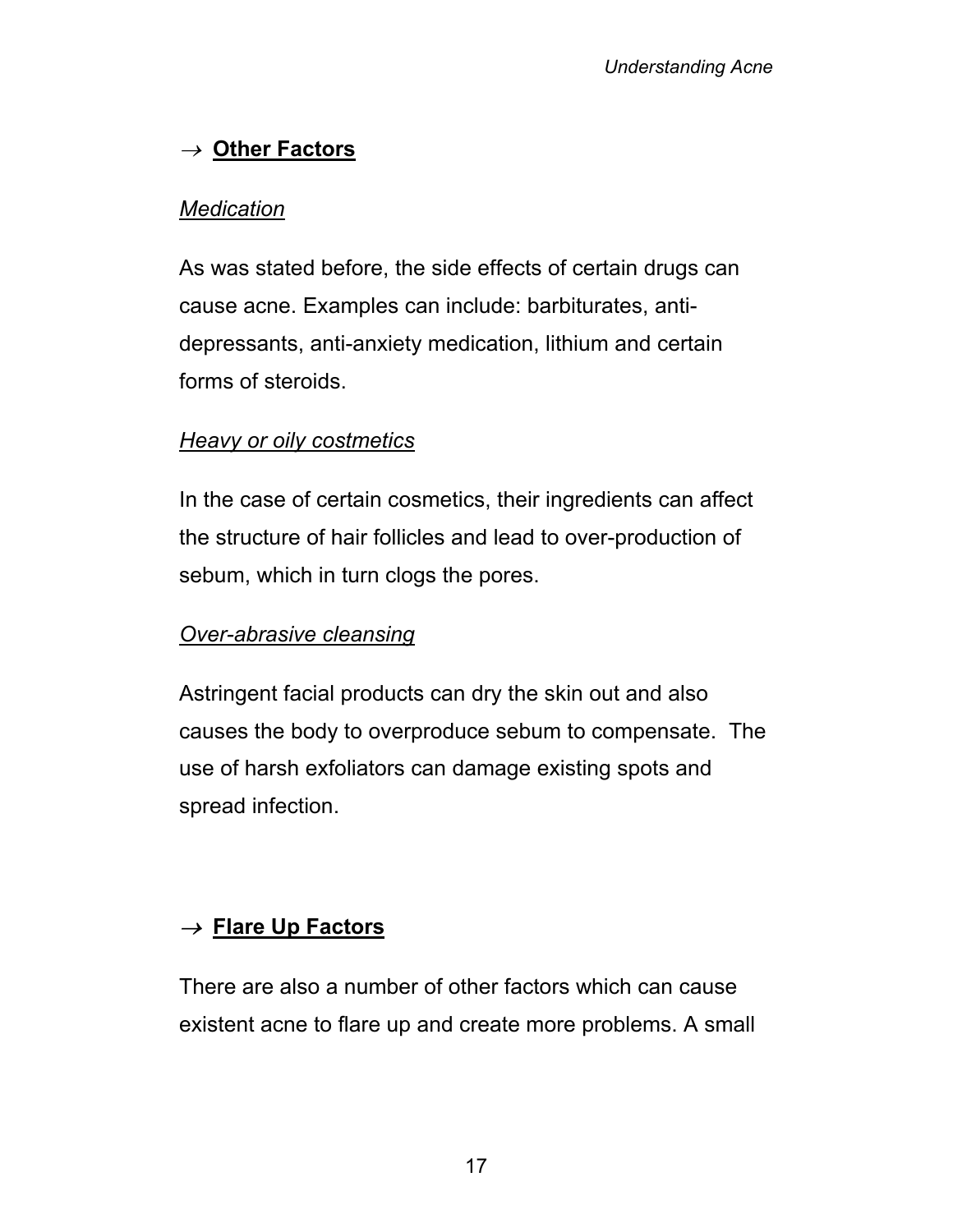list of some of these factors is included in the following pages so that our picture of acne becomes clearer and we shall, hopefully, obtain a greater understanding of the causes and elements that make this disorder such an inconvenient and uncomfortable thing to endure.

### *Pressure from helmets or hats, backpacks, tight clothing*

If there is pressure against the skin, as is the case when wearing hats, and helmets, or when a backpack is pressing down against shoulders, then the potential for irritation and acne breakouts are real. Either friction, as is true when someone is wearing tight clothing, or pressure as in the aforementioned hat or helmet, can go a long way towards affecting the pores and causing acne to flare up.

### *Environmental irritants*

If a person works in a garage or in a factory, certain chemicals present in such environments can actually cause acne flare-ups, if not lead to its appearance. Oils, for instance, when brought in contact with skin over a long period can clog up pores, or at least irritate the skin.

Pollution can have much the same effect upon the skin, clogging pores and creating infections.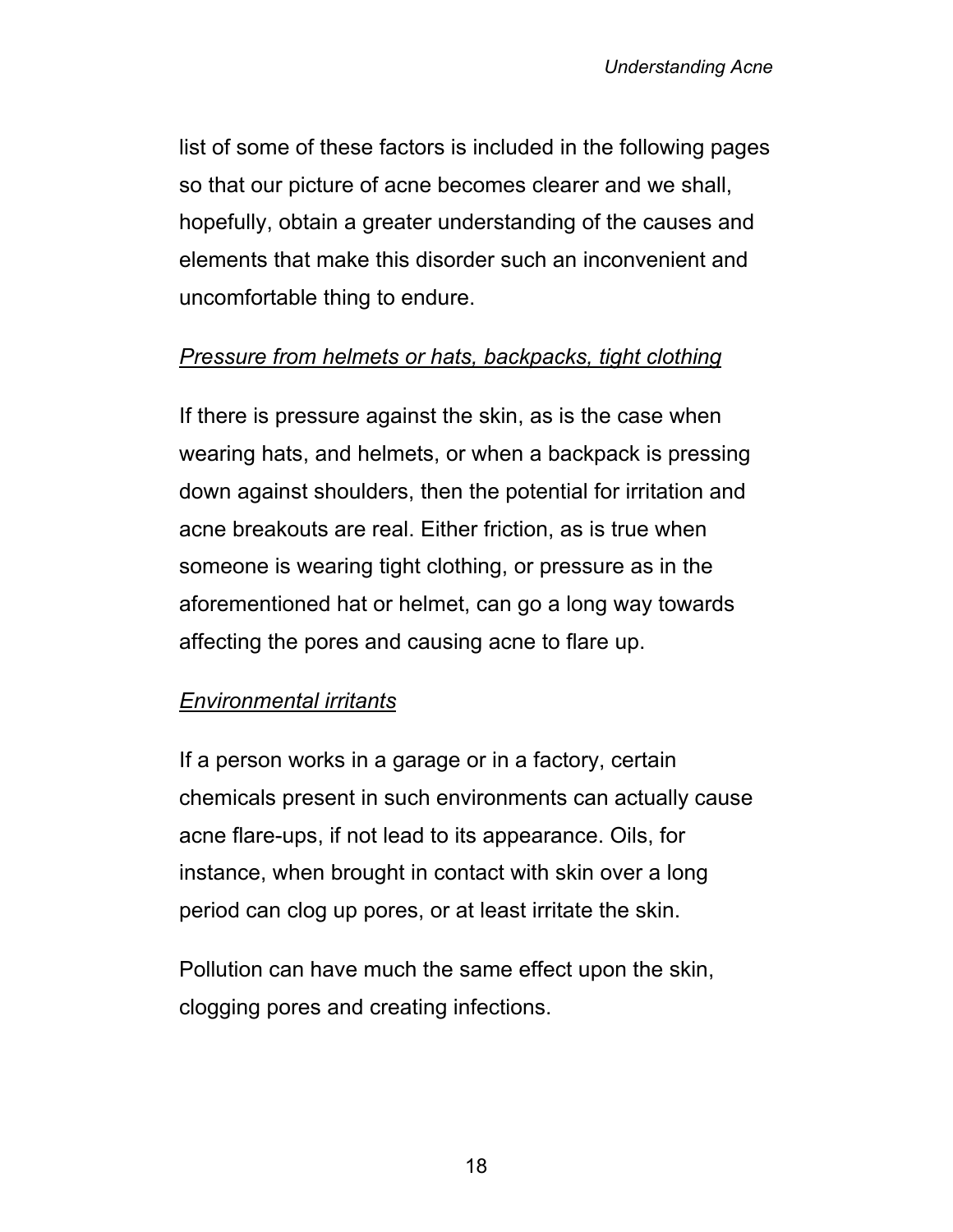### *Heavy scrubbing of skin*

Picking or squeezing blackheads and/or whiteheads can cause the infection to move deeper into the skin and which will lead to scarring.

### *Diet*

While no foods actually have been linked to the cause of acne, it is proven that certain foods can be responsible for acne flare-ups.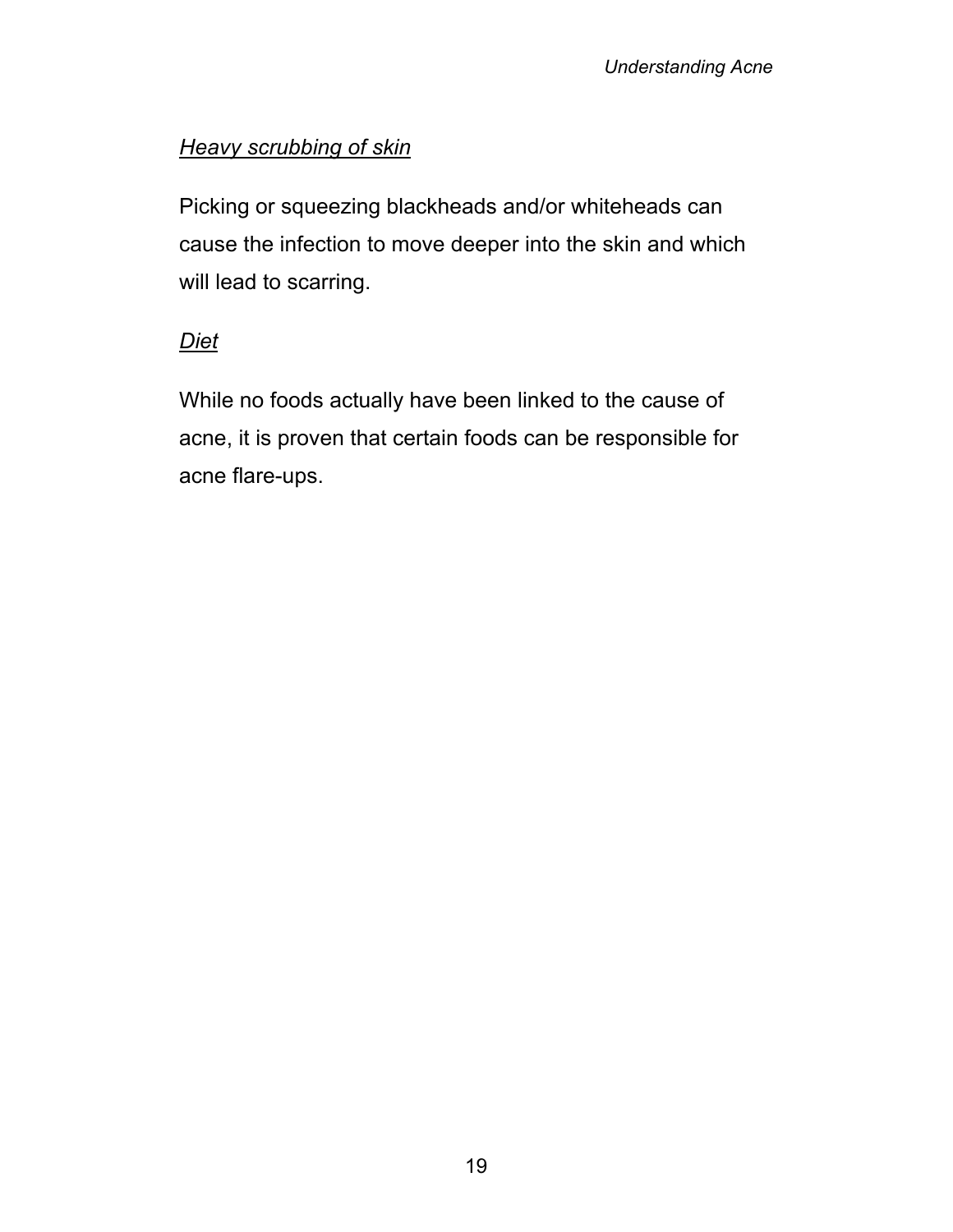# **Chapter 5: Types of Acne**

### <sup>→</sup>**Acne Vulgaris**

*Acne vulgaris* is another name for common acne. This is the type of acne that mainly affects adolescents but may persist and become more severe as one reaches adulthood.

Mild to Moderate acne vulgaris is characterized by the following lesions:

#### *Whiteheads*

Whiteheads result when a pore is completely blocked, trapping sebum, bacteria, and dead skin cells, causing a white appearance on the surface. Whiteheads have a shorter life span than blackheads.

### *Blackheads*

Blackheads result when a pore is only partially blocked, allowing some of the trapped sebum, bacteria, and dead skin cells to slowly drain to the surface. The dark color associated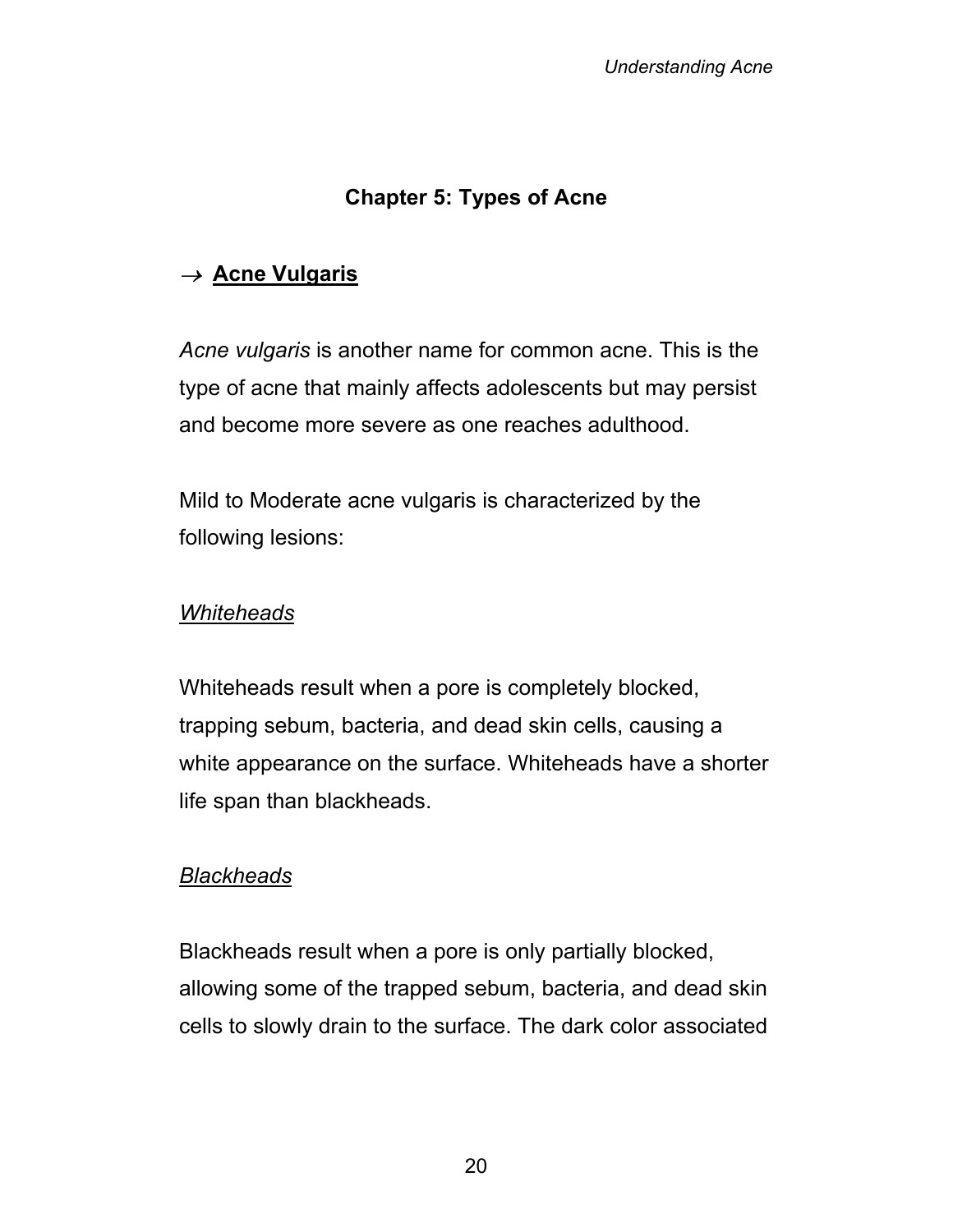with its appearance is not caused by dirt. Rather, it is a reaction of the skin's own pigment, *melanin*, reacting with the oxygen in the air. As a whitehead has a short life cycle, a blackhead is a firmer structure, and can often take a long time to clear.

### *Papules*

Papules are inflamed, red, tender bumps with no head.

#### *Pustules*

A pustule is similar to a whitehead, but is inflamed, and appears as a red circle with a white or yellow center. (This is what is commonly called a "zit.")

Severe acne vulgaris can be distinguished by the presence of nodules and cysts:

### *Nodules*

As opposed to the lesions mentioned above, nodular acne consists of acne spots which are much larger, can be quite painful and can sometimes last for months. Nodules are large, hard bumps under the skin's surface. Scarring is common. Absolutely do not attempt to squeeze such a lesion. You may cause severe trauma to the skin and the lesion may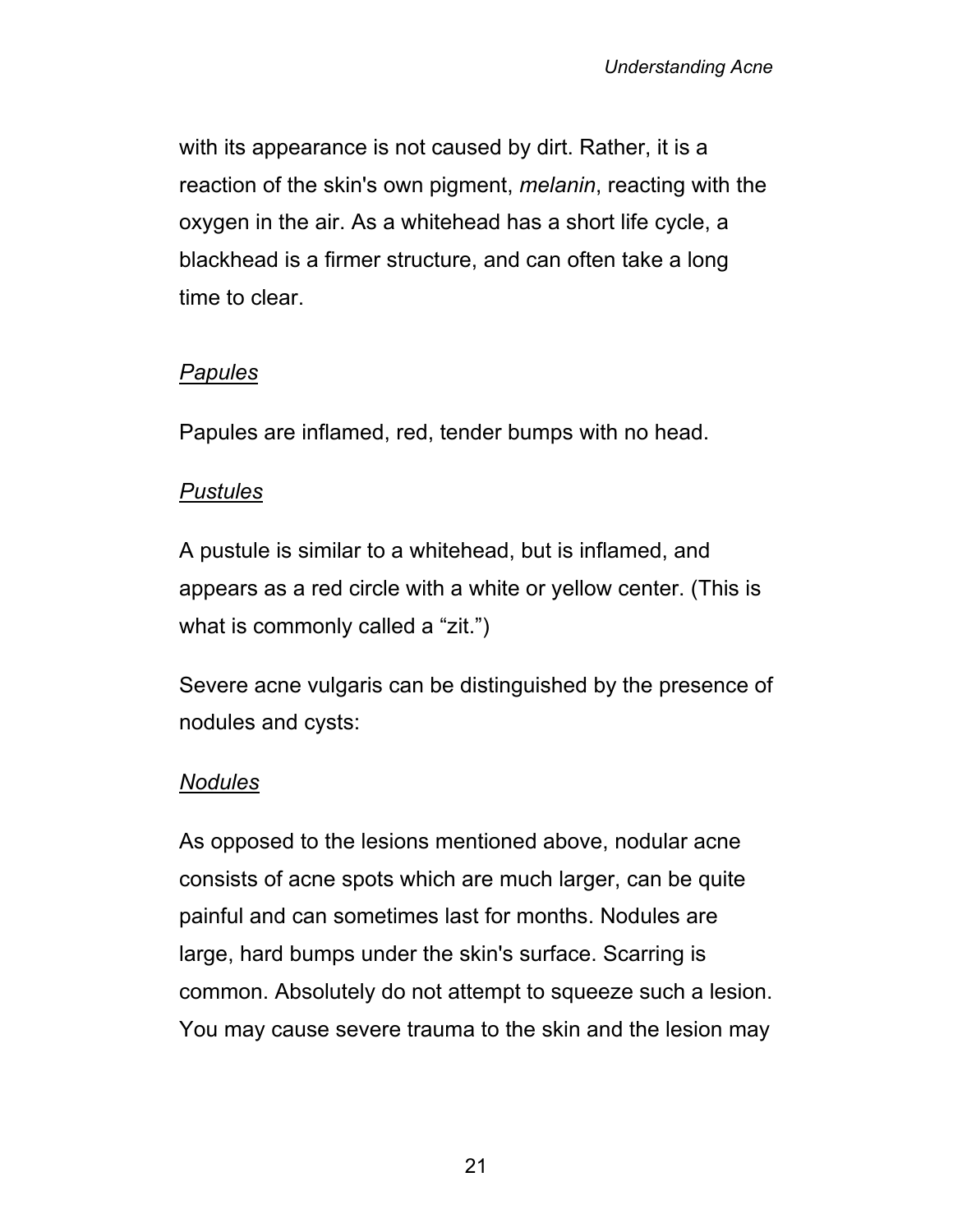last for months longer than it normally would have left untouched.

#### *Cysts*

An acne cyst is often similar in appearance to a nodule, but it is pus-filled, and has been described as having a diameter of 2 inches or more across and is often very painful. Again, scarring is common with cystic acne. Squeezing an acne cyst may cause a deeper infection and more painful inflammation which will last much longer than if you had left it alone.

### <sup>→</sup>**Adult Acne**

Adult acne is a form of acne vulgaris that can affect adults over 30 years of age. Those who had no problems with acne as a teenager have found that they are having breakouts. But because acne is normally associated with the hormonal fluctuations that occur during puberty, its appearance in an adult should be investigated to determine the underlying causes--especially if it appears for the first time in adulthood.

The following are at least three reasons why acne appears after 30 years of age: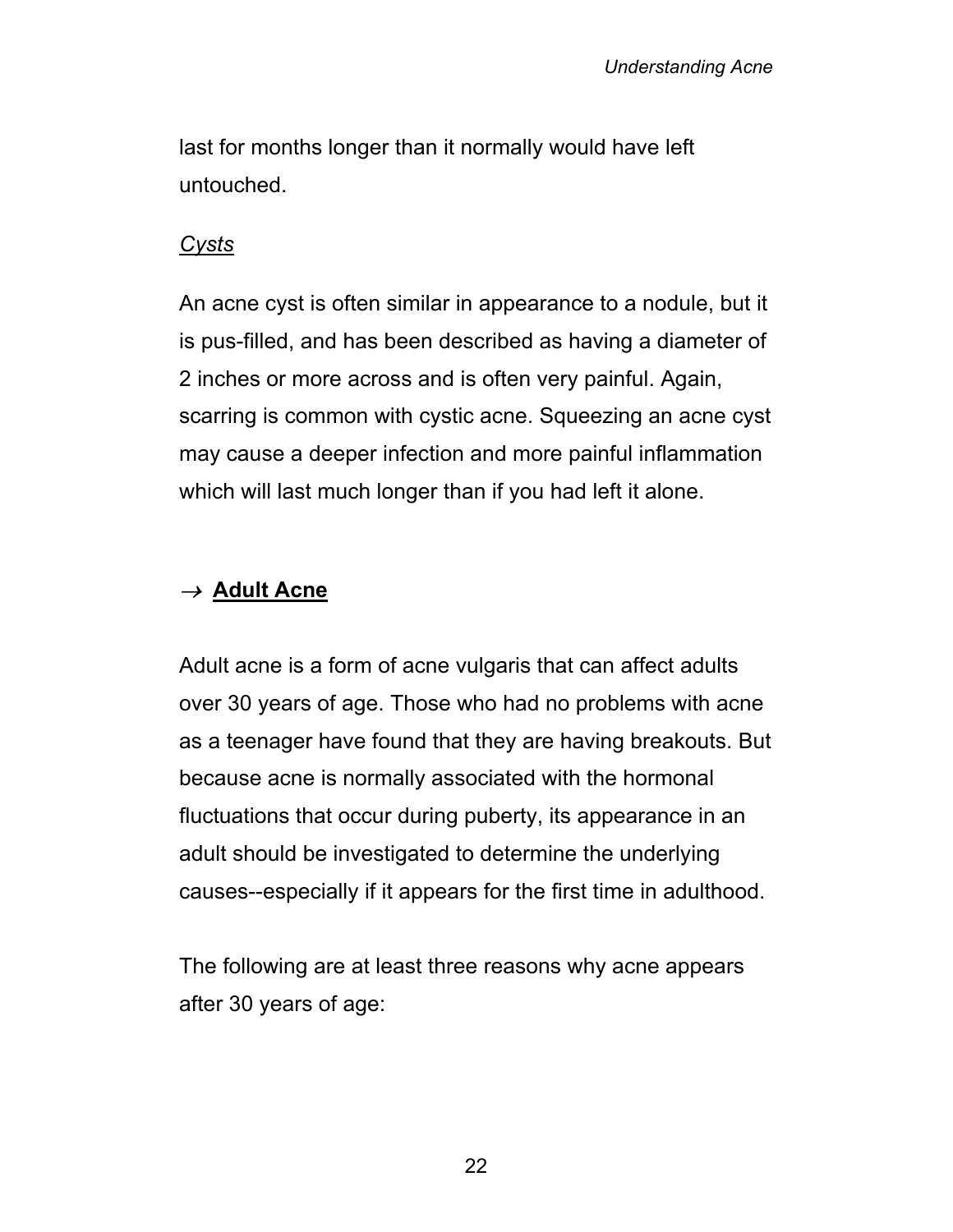- $\triangleright$  Often the acne that one had as an adolescent resurfaces later in adulthood. It is not always clear why this happens, but it is one reason for its presence in adults.
- $\triangleright$  In women, acne often reappears during pregnancy where there had been no activity for months, if not years. This could also be true in the case of woman during their menstrual period.
- $\triangleright$  Thirdly, acne can appear in adults for the first time who have never had it before. Now with this third reason, it might be more obvious that something unusual is going on and it might be wise to talk to a dermatologist or at least your family physician.

With some reasons established, we can now mention some of the possible causes of adult acne:

¾ *Medication.* As has been stated previously, some medications can induce acne. Anabolic steroids, antiepileptic medications, anti-tuberculosis drugs *rifampin* and *isoniazid*, lithium and medications that contain iodine.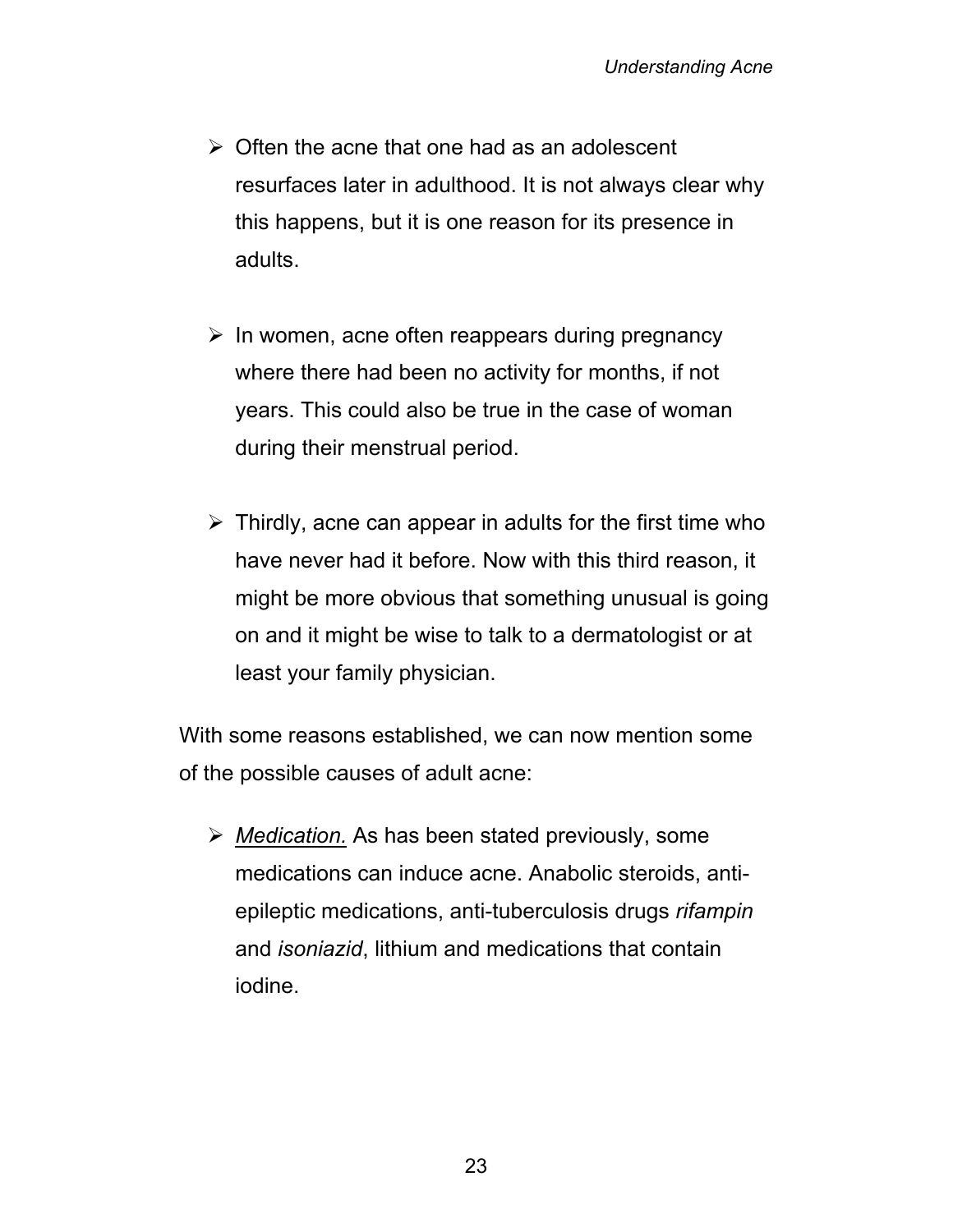- ¾ *Chronic physical pressure on the skin.* Whether chaffing from wearing a helmet or carrying a backpack, such pressure against the skin can lead breakouts. (See acne mechanica)
- ¾ *Chlorinated industrial chemicals.* Working in certain types of industrial environments can cause acne-like symptoms or even *chloracne,* an occupational skin disorder caused by prolonged exposure to chemicals like chlorinated dioxins.
- ¾ *Metabolic changes.* With changes in the body's hormonal balance, such as those present during pregnancy or menstruation can produce acne in adults.

### *Rosacea*

Though often misdiagnosed as acne, *rosacea* is, in fact, not acne. Rosacea affects thousands of people in the U.S. alone, mostly those over the age of 30. It generally appears as a red rash confined to the cheeks, nose, forehead and chin. This redness is often accompanied by bumps, pimples, and skin blemishes--the reason it is so commonly mistaken for acne. Further, this redness is also linked to the fact that blood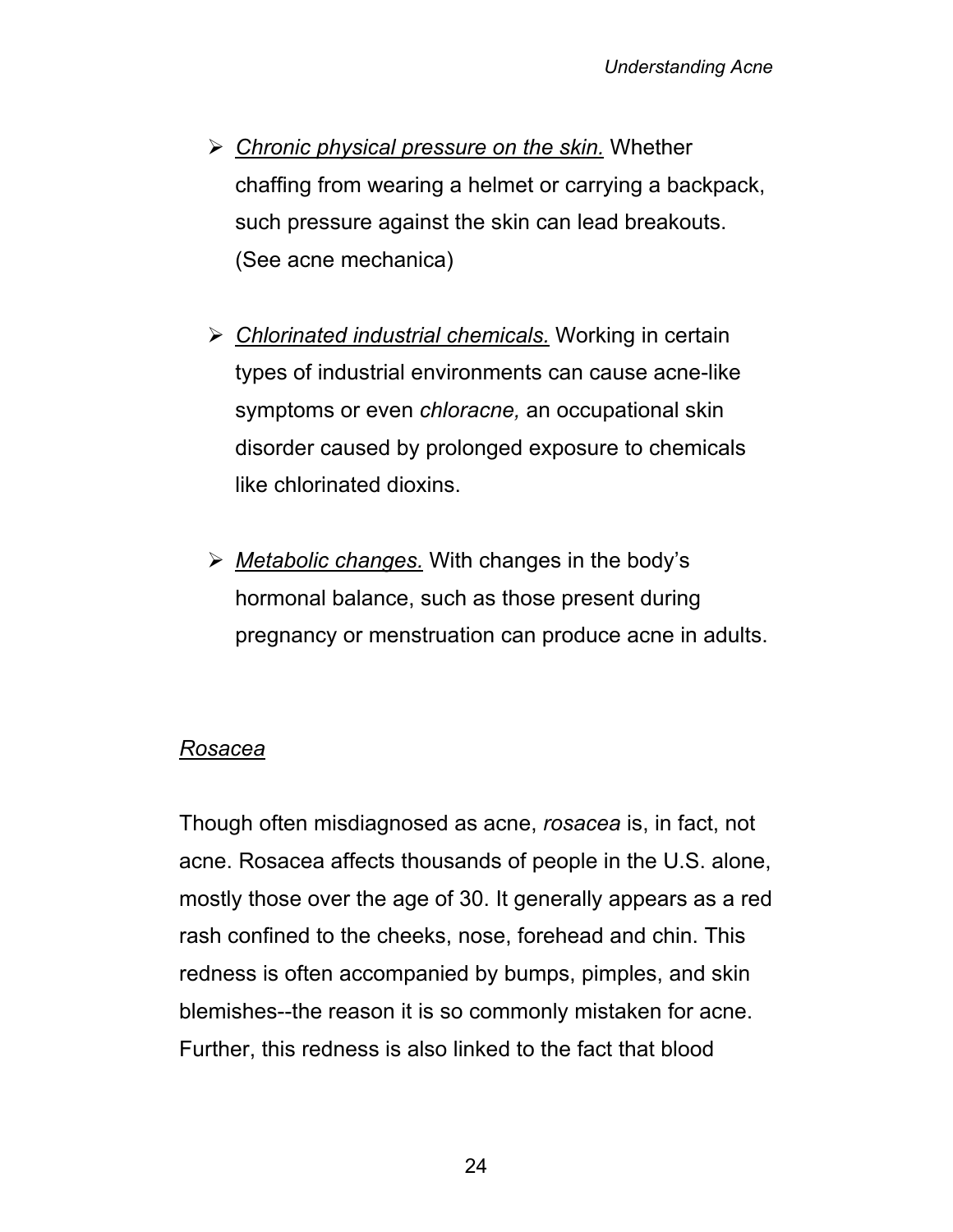vessels may become more visible on the skin. Rosacea has been shown to be more prevalent in women than in men, but often if found in men it tends to be more severe. If you are seeking treatment and you think it may actually be rosacea, you need to be aware that the treatments differ quite a bit from those used in the care of acne vulgaris.

### <sup>→</sup>**Acne Mechanica**

This form of acne is caused by external mechanical forces like constant pressure, constant and repeated friction, covered skin, and heat. For those involved in sports, in the military or in high-activity jobs, this is nothing new as the condition is common with many athletes and in professions where factors like tight-fitting, even restrictive clothing is worn for extended periods of time. These sort of jobs may include certain kinds of factory work where an employee may be busy with repetitive tasks that may irritate the skin and lead to break outs.

For soldiers who must wear uniforms much of the time and may be carrying backpacks with straps that bite into the skin and cause friction with each step or straps on weapons that can also rub again the body this can become a real issue.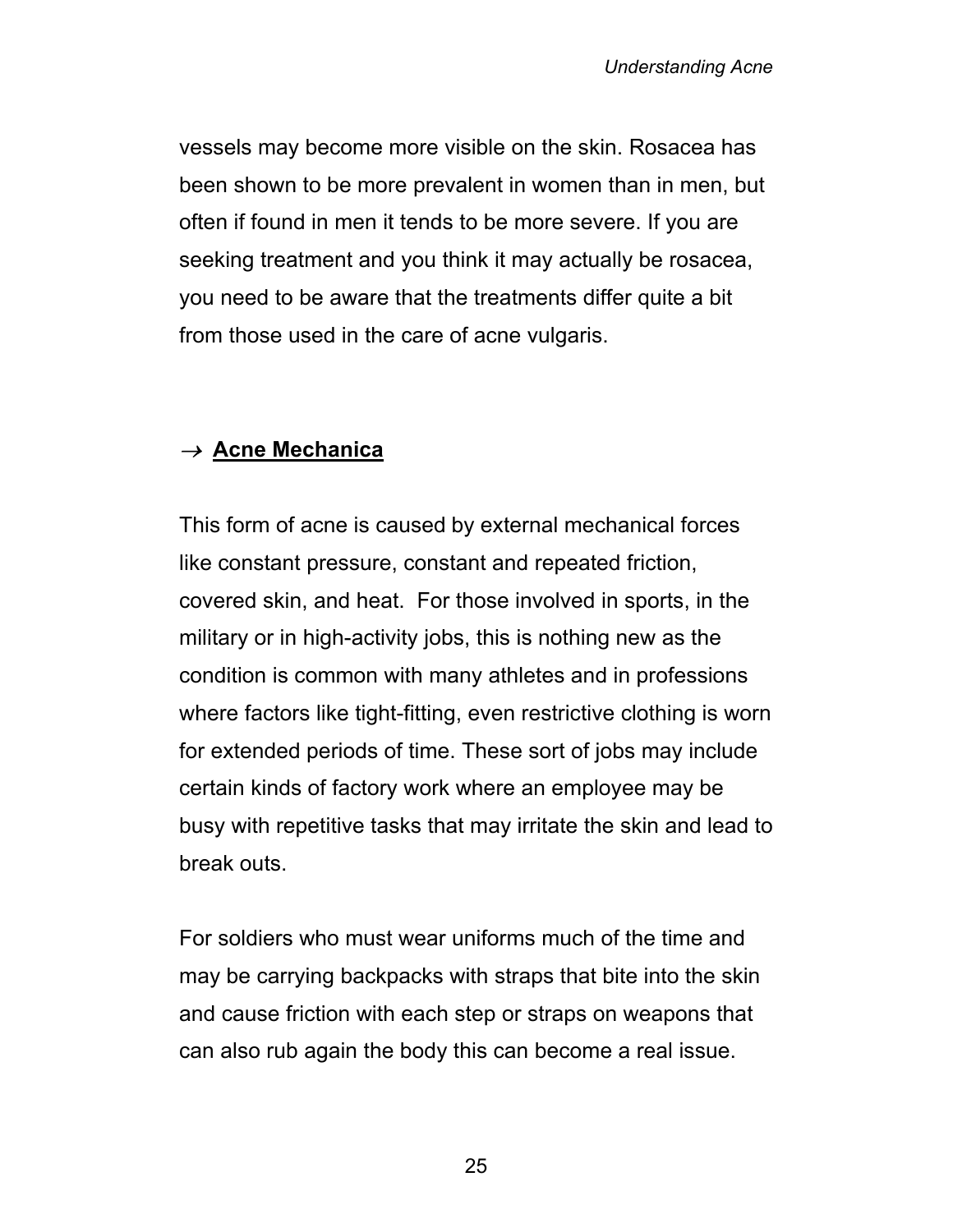Operating in the extremes of temperatures that these soldiers often do can also often complicate existent acne by causing inflammation and further breakouts.

Further examples of possible causes may include:

- $\triangleright$  Wearing head bands that can rub the forehead and irritate the skin
- $\triangleright$  The kind of friction caused by physical contact with musical instruments for extended periods of time
- $\triangleright$  Wearing tight clothing period; whether it is blue jeans or types of undergarments made with synthetic materials
- $\triangleright$  Even bra straps if they happen to fit snuggly against the skin

# <sup>→</sup>**Acne Cosmetica**

Often women who regularly wear make up or cosmetics find that they are getting breakouts on the forehead or cheeks. It may be what is called **acne cosmetica**. This form of acne is generally caused by the type of cosmetics that a person is using.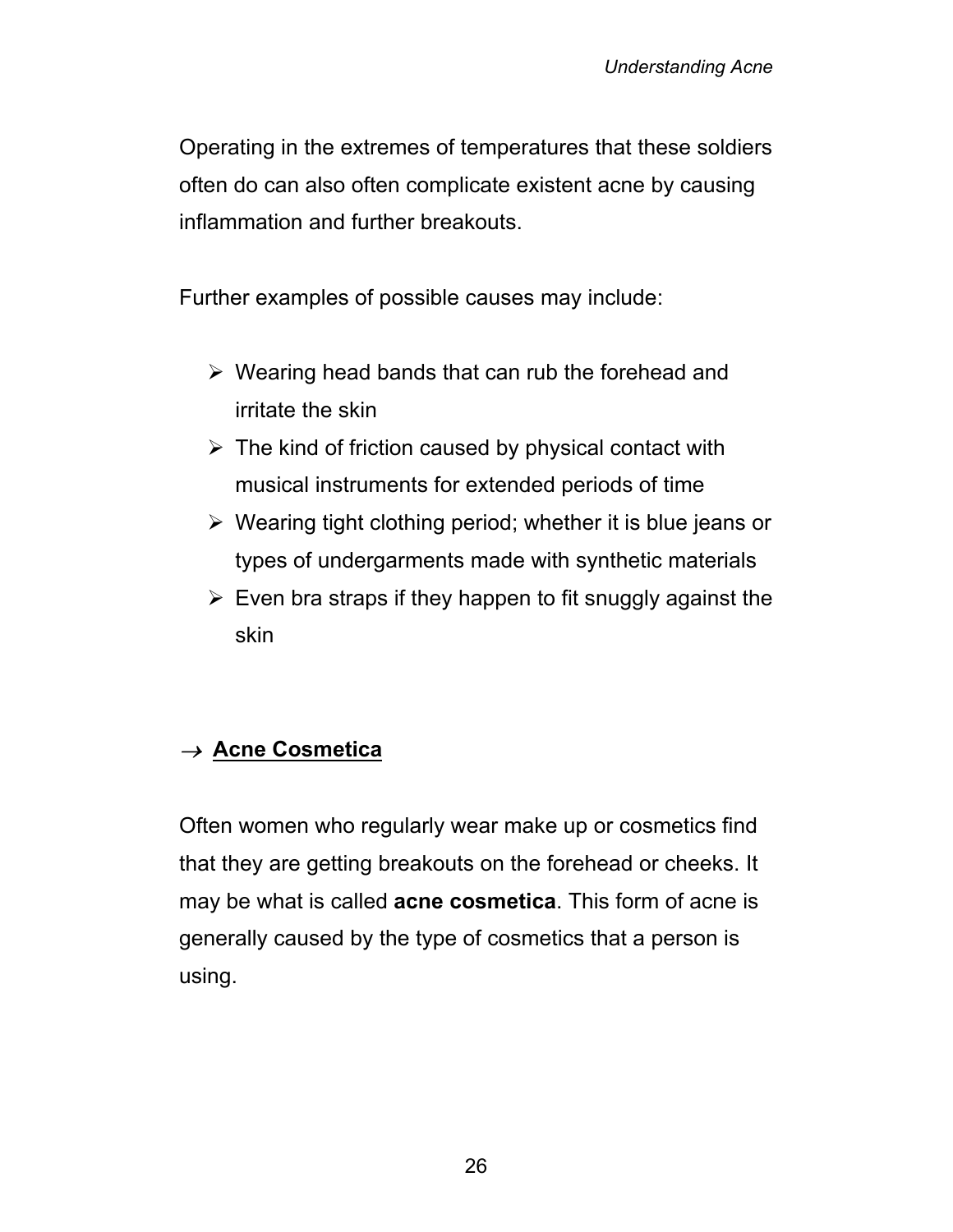### *Pomade Acne*

When hairstyles change, it is not uncommon for teenagers and young adults to adopt new styles. But, sometimes a new style requires the use of a thick, oily hair cosmetic called pomade. Pomade is generally used when a hairstyle requires that curly hair be straightened or hair be molded into various shapes.

One of the undesired effects of pomade use may be pomade acne. Pomade acne occurs on the scalp, forehead, and temples where pomade comes into contact with the skin.

Most, if not all, pomades fall into the category of comedogenic – or pore clogging - cosmetics. The heavy oils used in pomades can clog skin, setting the stage for the formation of comedones. In addition, some of the other chemicals in pomades may irritate the skin, contributing to inflammation.

### <sup>→</sup>**Excoriated Acne**

The term *excoriated* means to scratch or abrade the skin. Now when we bring this term into the context of acne we have what is called *excoriated acne*. This type of acne is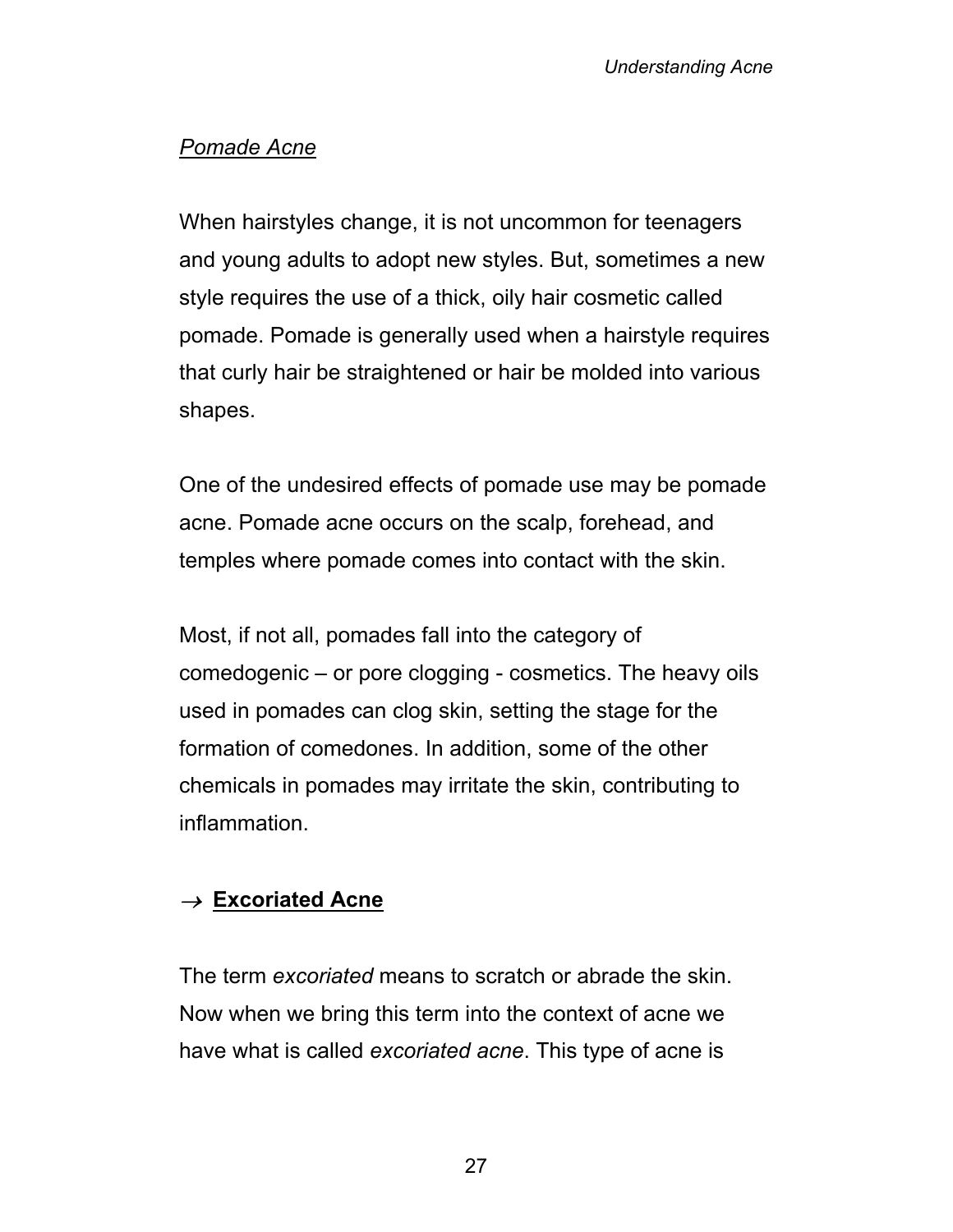defined by the behavior of the person suffering from it. When such a person obsessively picks and scrapes at every pimple and blemish on their skin, they are said to have excoriated acne. Because of the excessive nature of the attention given to the sufferer's skin, deep irritation can result as well as scarring.

Though it may appear to others as a mild form of acne, without pustules or nodules, to the person dealing with it, this condition may be intolerable. This almost psychological urge to get rid of one's skin lesions or blemish can become very damaging. As such, it is recommended that a dermatologist be sought for treatment.

### <sup>→</sup>**Infantile Acne**

This form of acne occurs in newborns and is concentrated on the nose and cheeks. It is caused by the hormonal changes that have occurred will the fetus was developing in the womb. Typically, the acne clears up in matter of weeks without treatment.

However, infantile acne has a serious aspect that must be considered. If simple cleansing with mild soap and water will not clear the acne up then a mild topical agent (such as a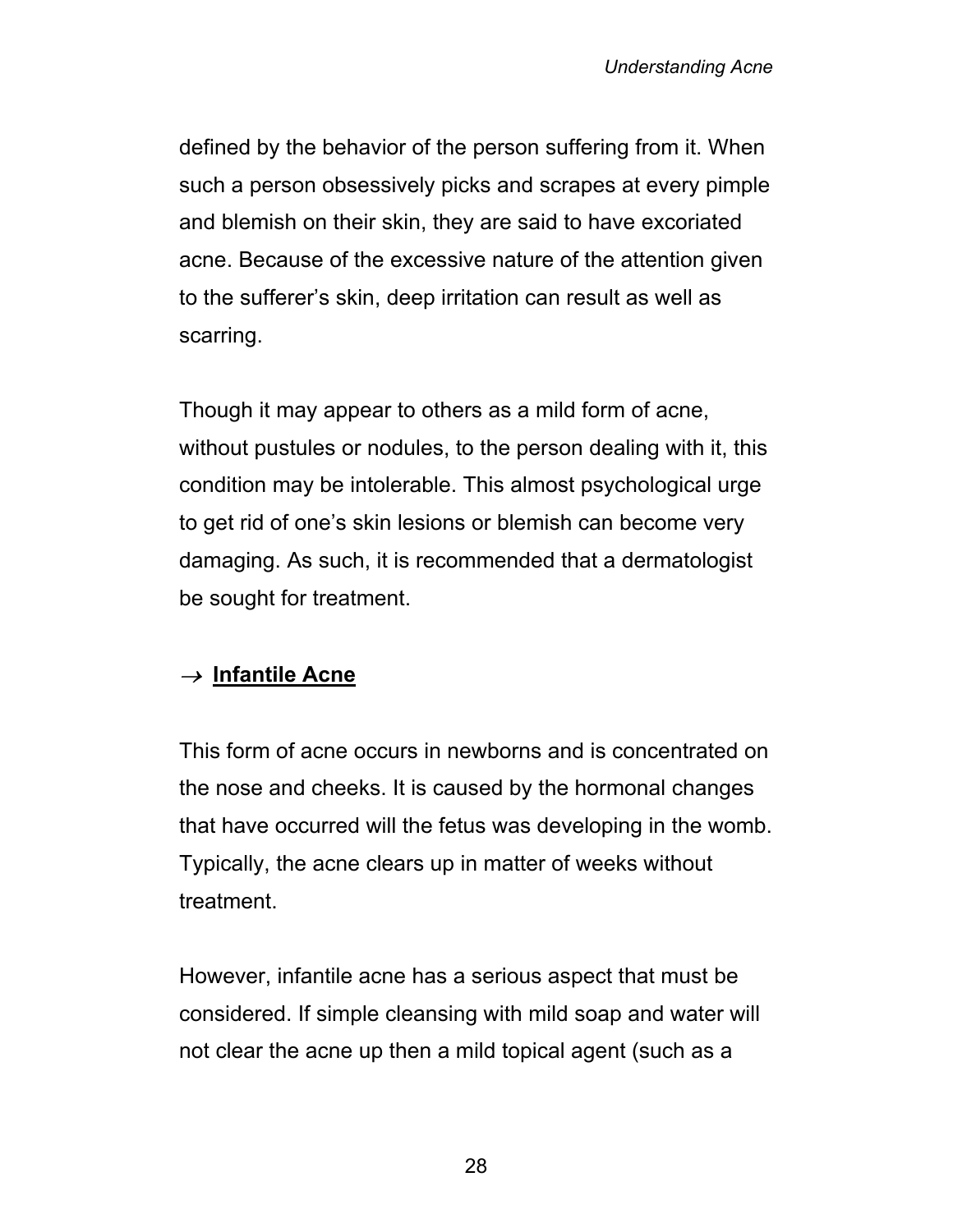prescription form of benzoyl peroxide for infants) helps both the current situation and prevents scarring. If this does not help, then a dermatologist may need to be consulted. Things to note:

- ¾ *Family History.* Genetics might be a factor in the development of acne in the infant. Do the child's parents or siblings have acne or did they have it in the past?
- ¾ *Early hormone production.* It may be that the infant has a condition that causes early production of sex hormones--especially androgen which is linked to acne. If this is the case, then medical help should be sought to avoid problems with the child's development.
- ¾ *Growth and developmental abnormalities.* Acne at such an early stage in the child's life could indicate developmental problems that might not show up until later. A pediatrician should be consulted to find out if this might be a possibility.
- ¾ *Drug-induced acne or acneiform eruption.* It could be that the child has been exposed to certain medications that can cause acne or *acneiform* lesions. Examples of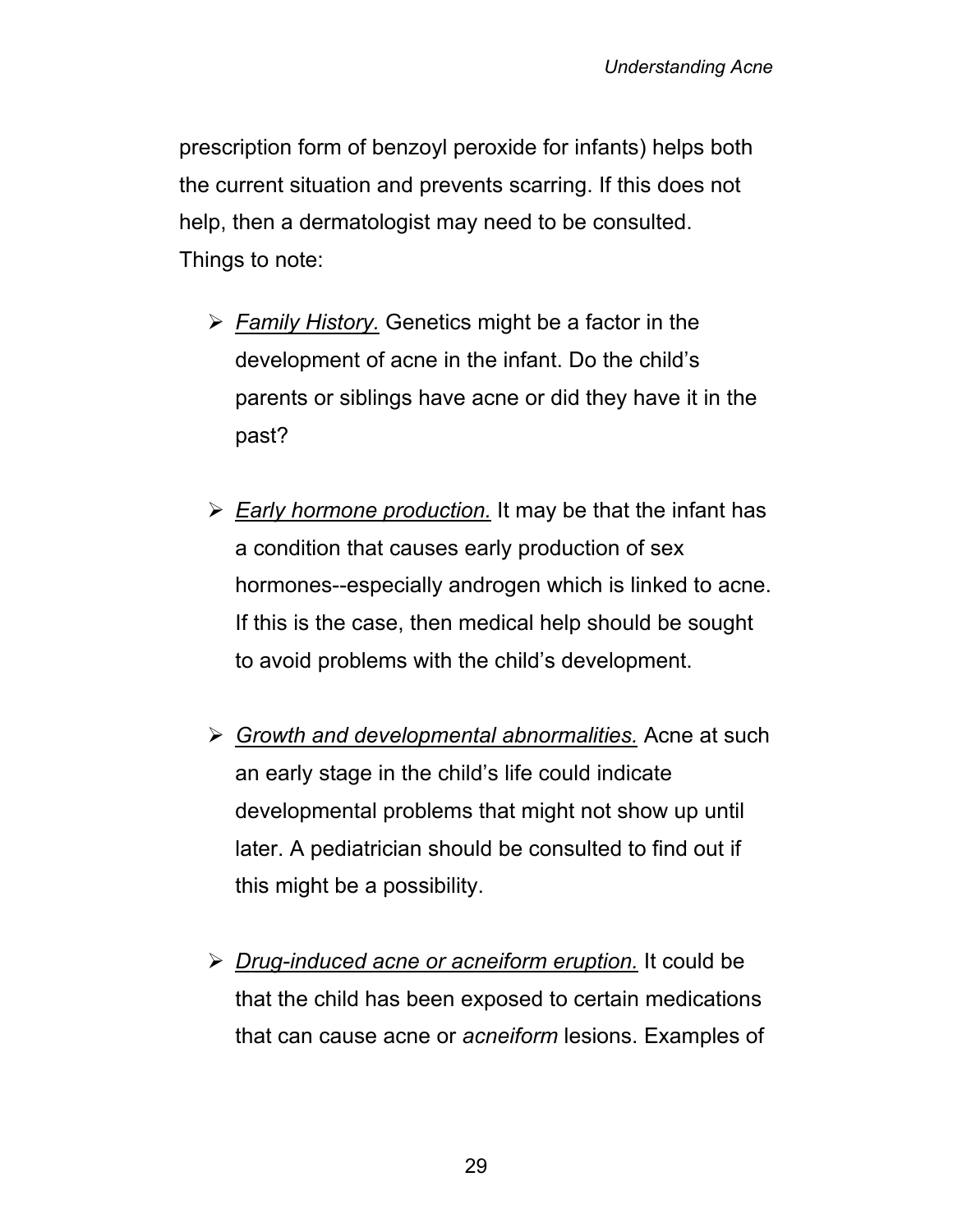such drugs include *corticosteroids* and those that contain iodine.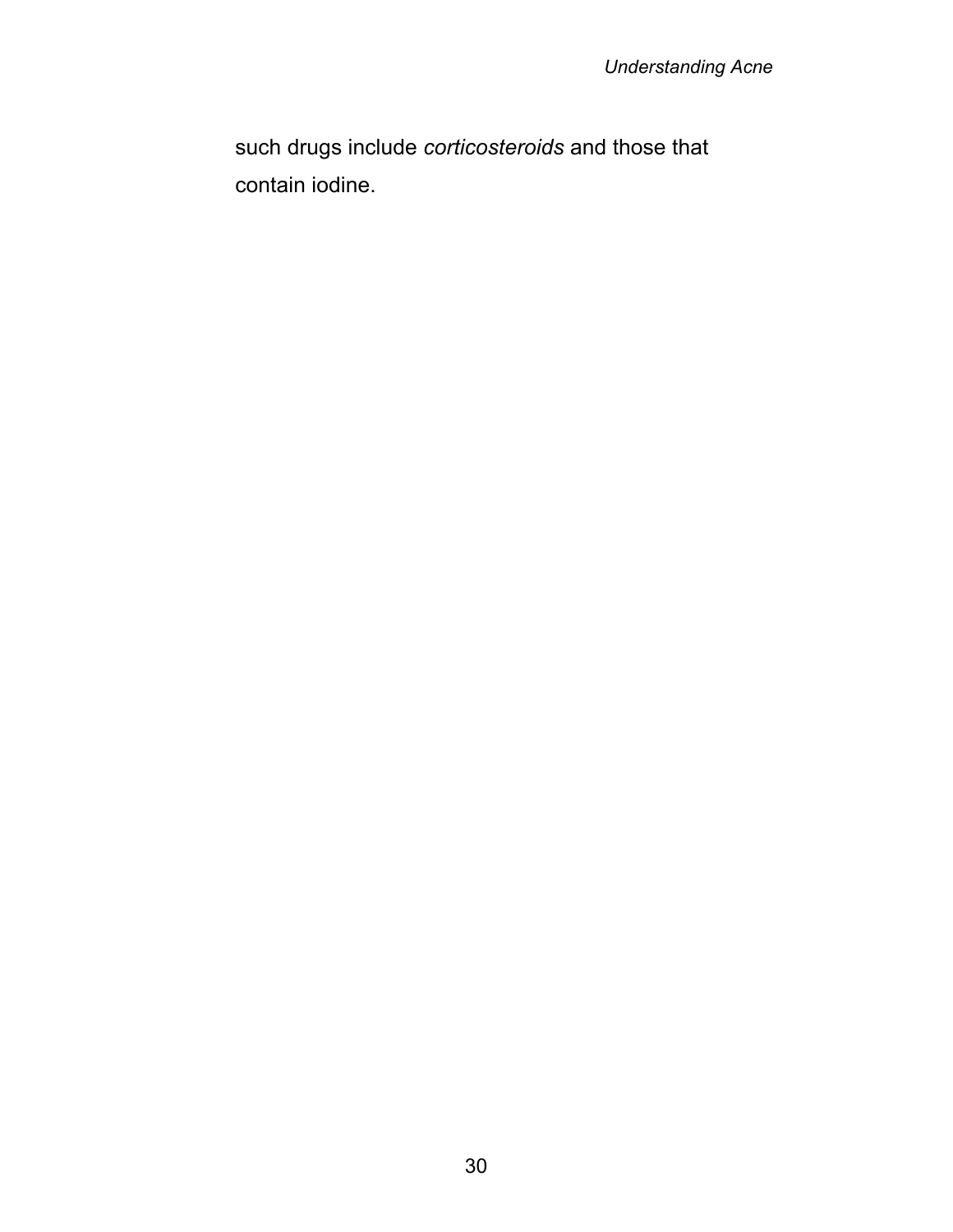### **Chapter 6: Severe Acne**

There are at least four types of acne that are recognized by many dermatologists and others in the medical field as severe regarding both the type of lesions that it produces on the body and long term effects it can have for the sufferer including scarring. This extreme acne affects more than just the body; it can affect every aspect of a person's life. The pain and heartache of dealing with these potentially disfiguring forms of acne cannot be overemphasized but this does not take into account the emotional and psychological aspects that can lower quality of life and permanently destroy self-esteem.

#### <sup>→</sup>**Acne conglobata**

Acne Conglobata is the most severe form of acne vulgaris. This form of extreme acne, generally characterized by the appearance of large and numerous nodules, often interconnected, along with widespread blackheads. Because theses lesions can become ulcerated, they can cause severe, irrevocable damage--even disfiguring scarring--to the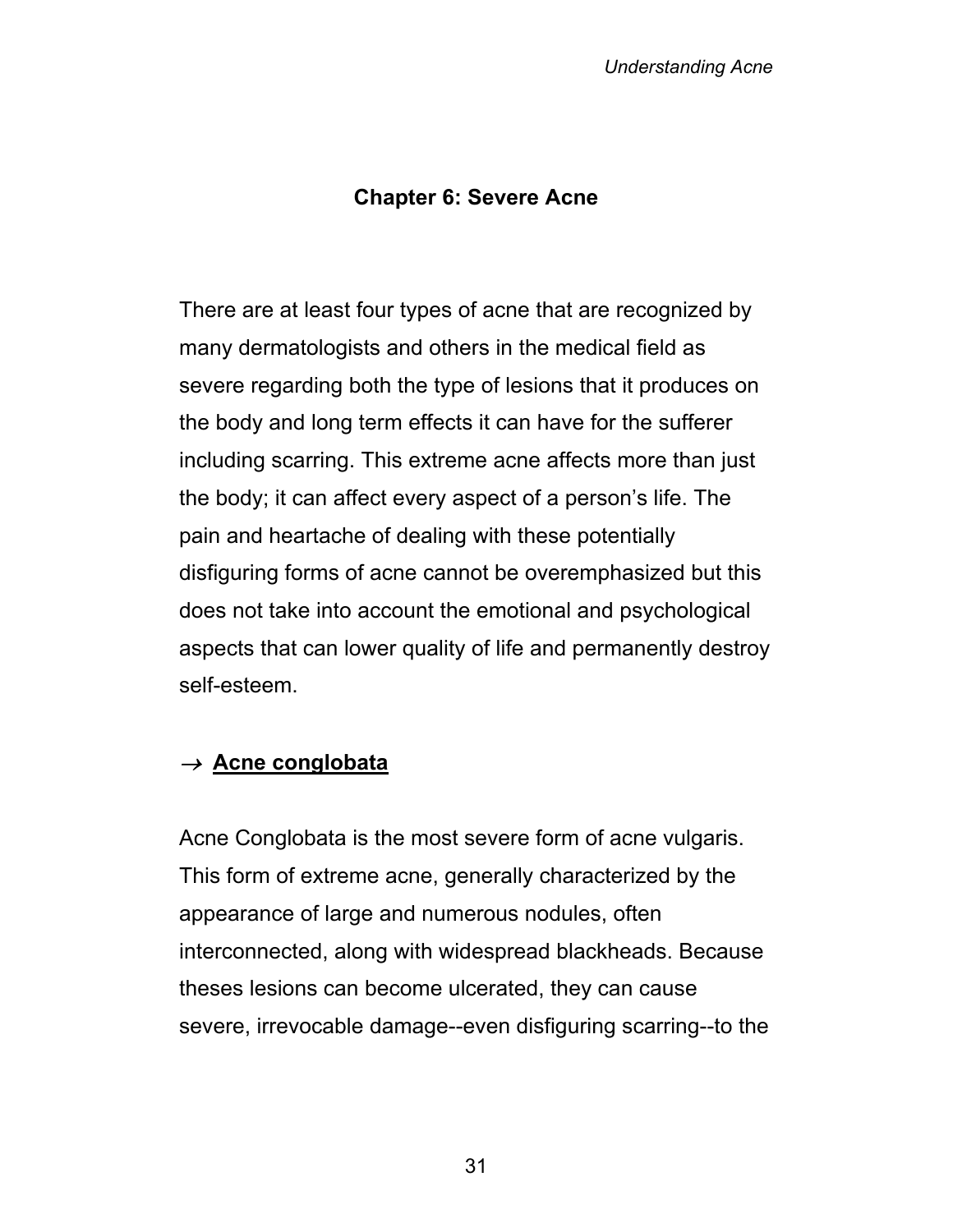skin. Acne conglobata is commonly found on the face, chest, back, buttocks, upper arms, and thighs.

The age of onset for acne conglobata is usually between 18 and 30 years of age and it is more likely for males to get the condition than it is for females. It should also be noted that acne conglobata can stay active for many years, lying dormant until something causes it to resurface. As is true with all types of acne, the cause of acne conglobata is not known.

### <sup>→</sup>**Acne fulminans**

This type of severe acne is actually an abrupt onset of acne conglobata that typically afflicts young men. The symptoms of the severe *nodulocystic*, often ulcerating acne, are readily apparent. As with normal cases of acne conglobata the lesions cover large portions of the extremities and the facial region, including the disfiguring scars that can eventually develop. Yet what makes acne fulminans unique in that it also includes fever symptoms, aching of the joints, particularly the knees and hips, and varying degrees of weight loss that depend upon the individual.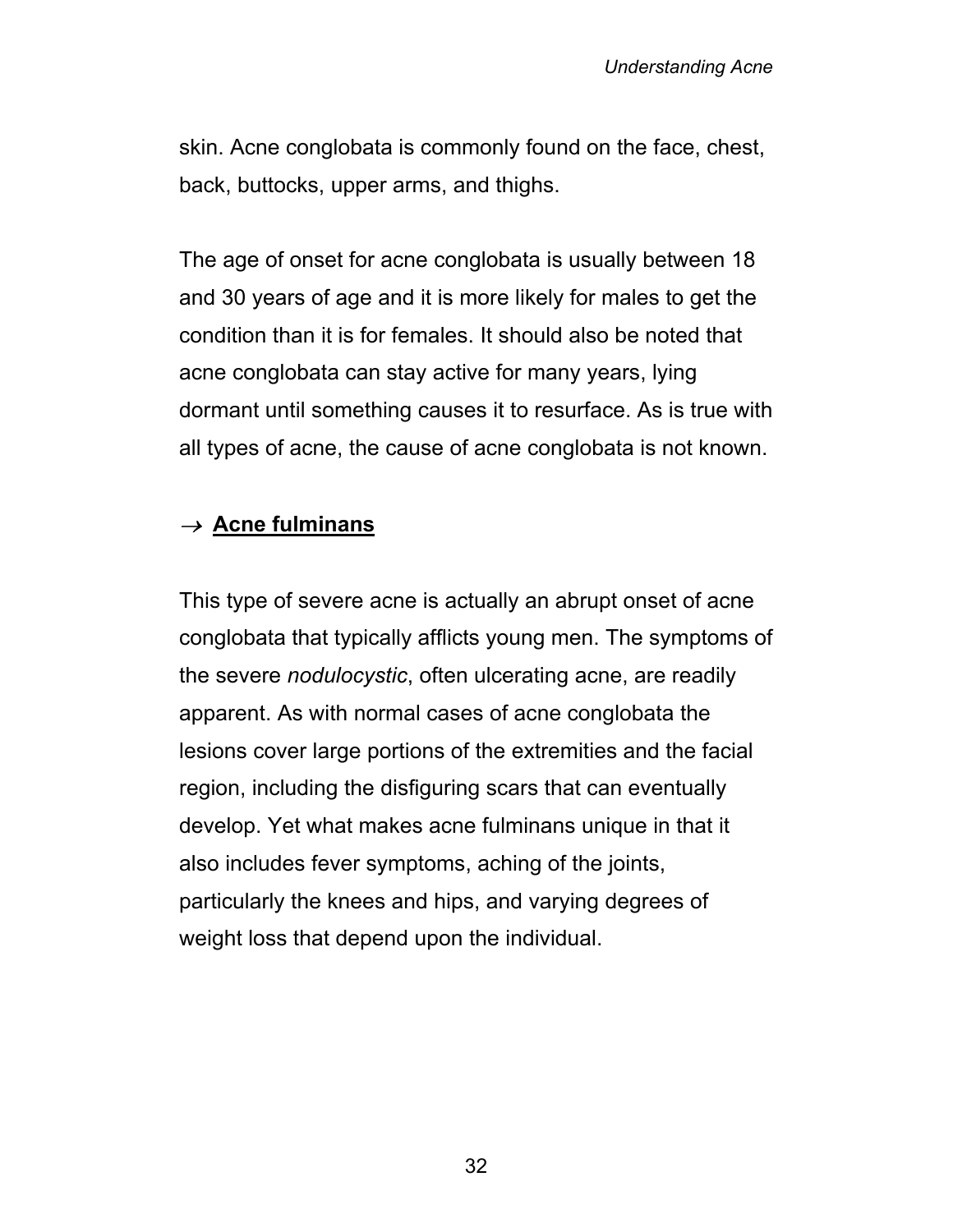# <sup>→</sup>**Gram-negative folliculitis**

Gram-negative folliculitis is a form of extreme acne caused by an inflammation of the follicles that is caused by bacterial infection: This condition is characterized by pustules and cysts. It has been determined in some cases of the disorder that its development is caused by a complication resulting from a long-term antibiotic treatment of acne vulgaris.

The reason that this form of acne is called "gram-negative" relates to the fact that gram is a type of blue stain used for laboratory testing for microscopic organism. Bacteria that do not stain blue are referred to as "gram-negative."

Like other forms of extreme or severe acne, gram-negative folliculitis is a rare condition, and we do not know whether it is more common in males or females as it has been documented in both.

### <sup>→</sup>**Pyoderma Faciale**

This type of severe acne affects only females, usually between the ages of 20 to 40 years of age. It is characterized by large painful nodules, pustules and sores that may leave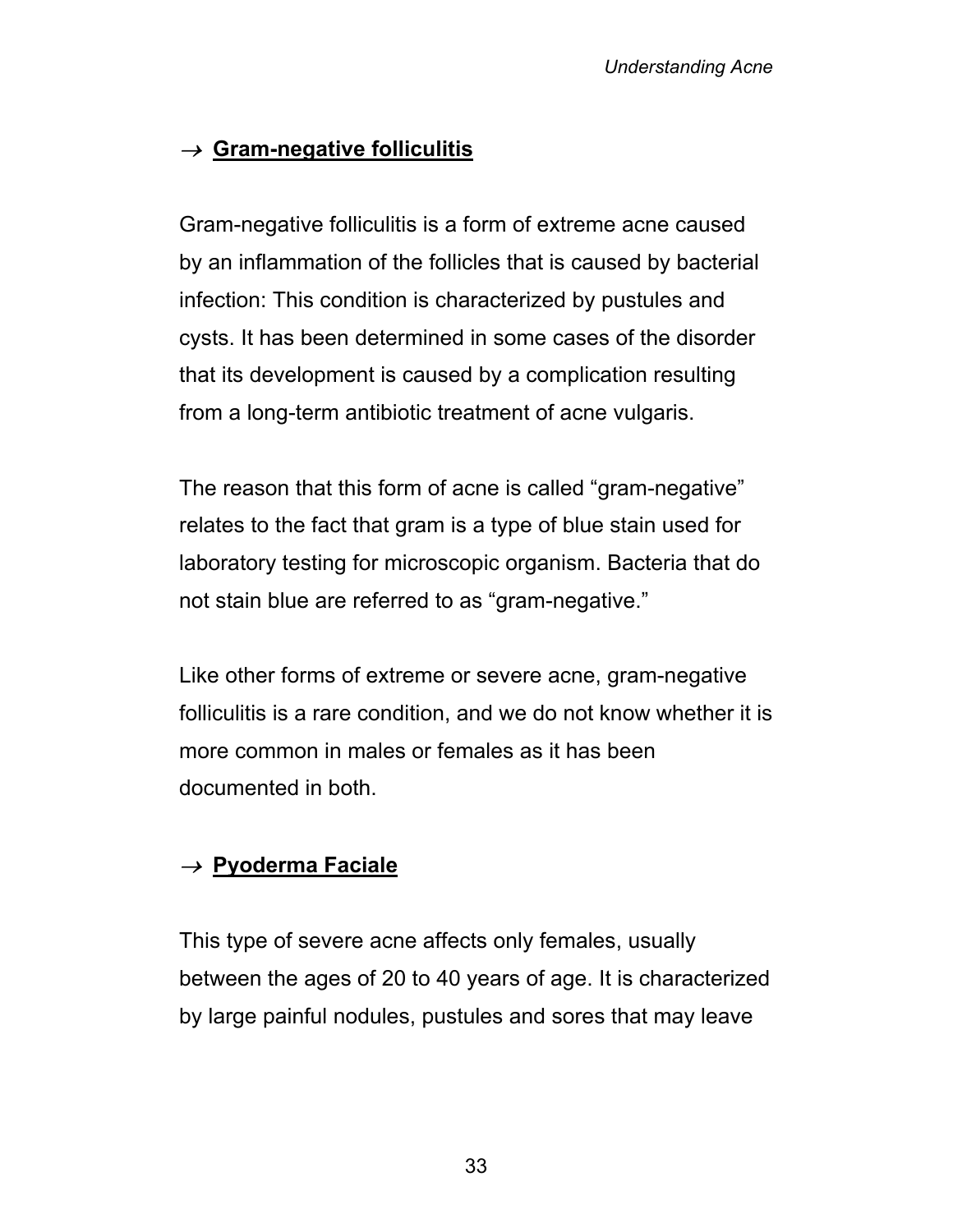scarring. Forming abruptly, pyoderma faciale may occur on the skin of a woman who has never had acne before. Generally, this type of extreme acne is confined to the face, and though it usually does not last longer than a year, it can cause a great deal of damage in a very short time.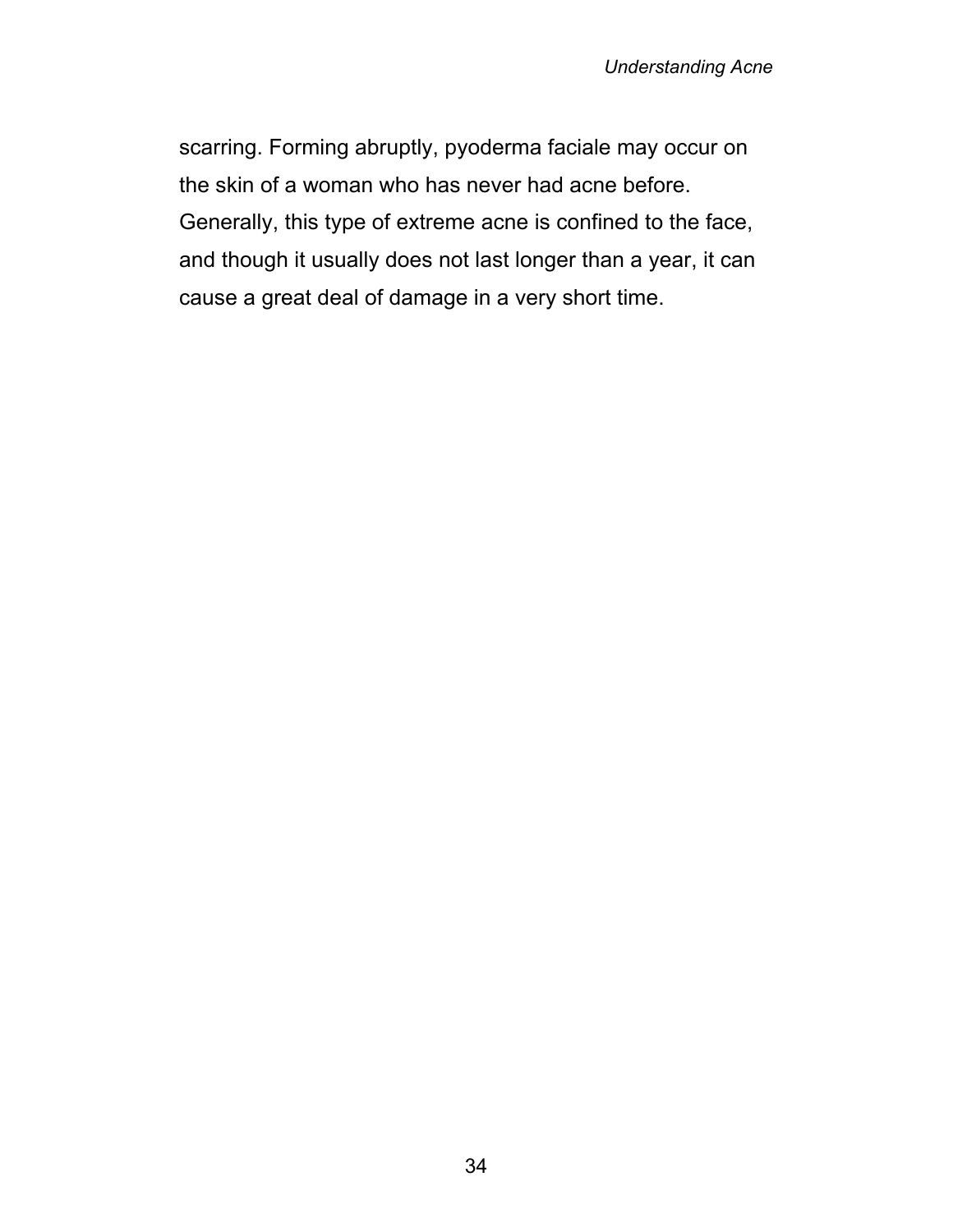#### **Chapter 7: Natural Acne Remedies**

The subject of natural or homegrown acne remedies is a broad one to cover as one must be able to separate the effective options from those that really amount to little more than old wives' tales. Yet, with this said, someone searching for successful remedies for acne would be foolish to overlook the benefits of those natural remedies that have been passed on in families. These sorts of remedies based upon common sense practices or herbs are typically successful for most mild cases of acne. It is when these cases grow more severe that one should consult a physician or dermatologist.

For centuries, civilizations relied exclusively upon herbal and natural remedies for the treatment of every ailment. No, there were no convenient drive-up pharmacies to get a prescription for manufactured medications. In order to find ways to help treat sickness one had to venture into the woods and search for cures there. And for the most part, nature provided for these needs through the various herbs that were found to have medicinal value.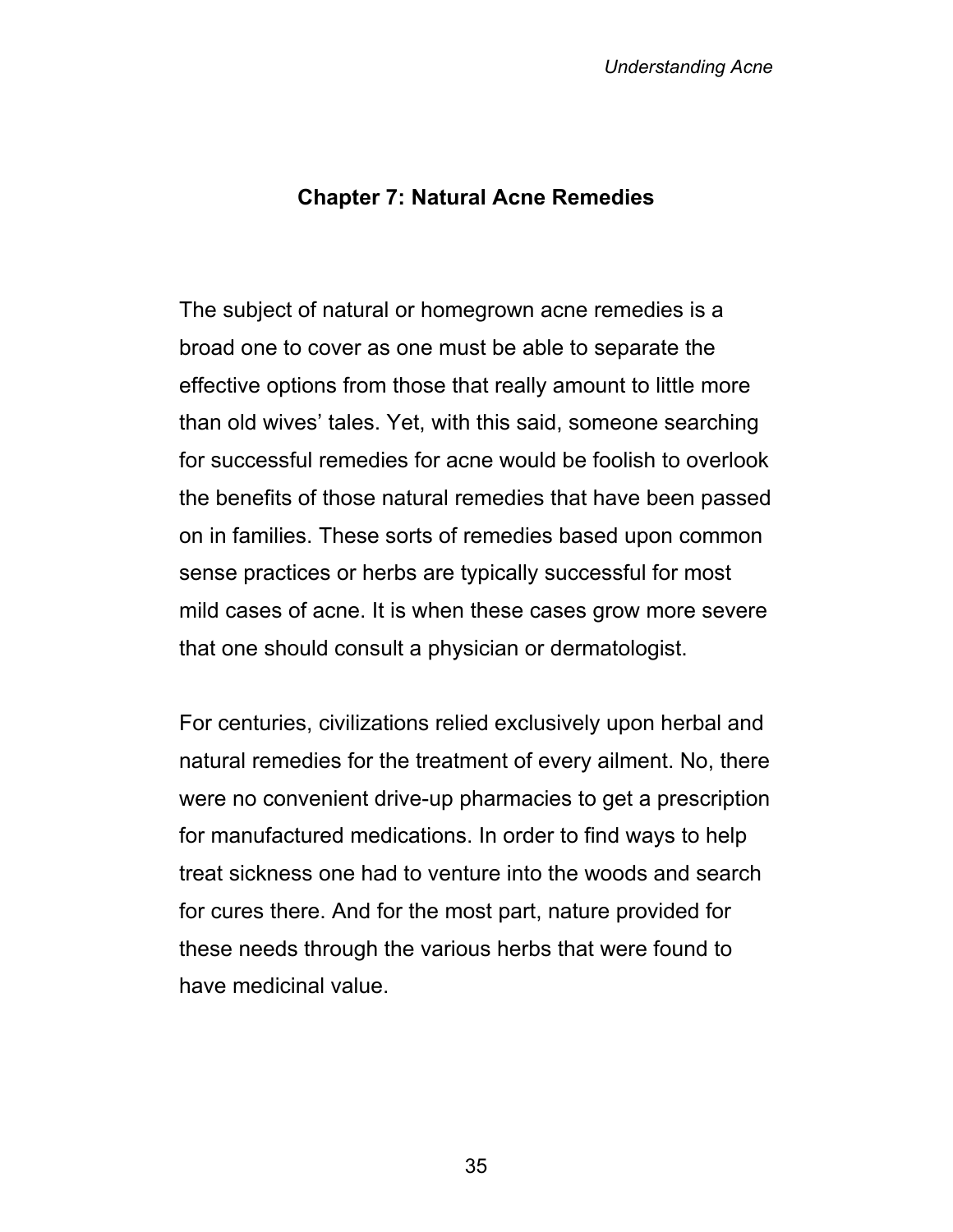The earliest physicians were nothing more than what we today call herbalists or at a certain point in time, apothecaries. Either way, the natural remedies they discovered were the basis for scientists who later found ways to create synthetic substitutes for these herbs and distill the innate properties down into a form that can be amplified or augmented by other elements.

### <sup>→</sup>**A List of Common Natural Remedies**

Hot/Cold Compresses - A chief natural remedy that is recommended more often than not is the usage of hot and cold wet towel compresses to reduce swelling and eliminate clogged pores--the major culprit in the production of acne.

Drinking Water - This natural remedy for acne is simple enough. The premise behind it the idea that if you drink a sufficient amount of water per day, typically 7-8 glasses of water a day, your body is cleansed of elements of toxicity that can actually contribute to the development and spread of acne. It also should be noted, that many natural remedies not only recommend to merely drink plain old ordinary water, but actually adding herbal ingredients by boiling fenugreek seeds and corn into the water.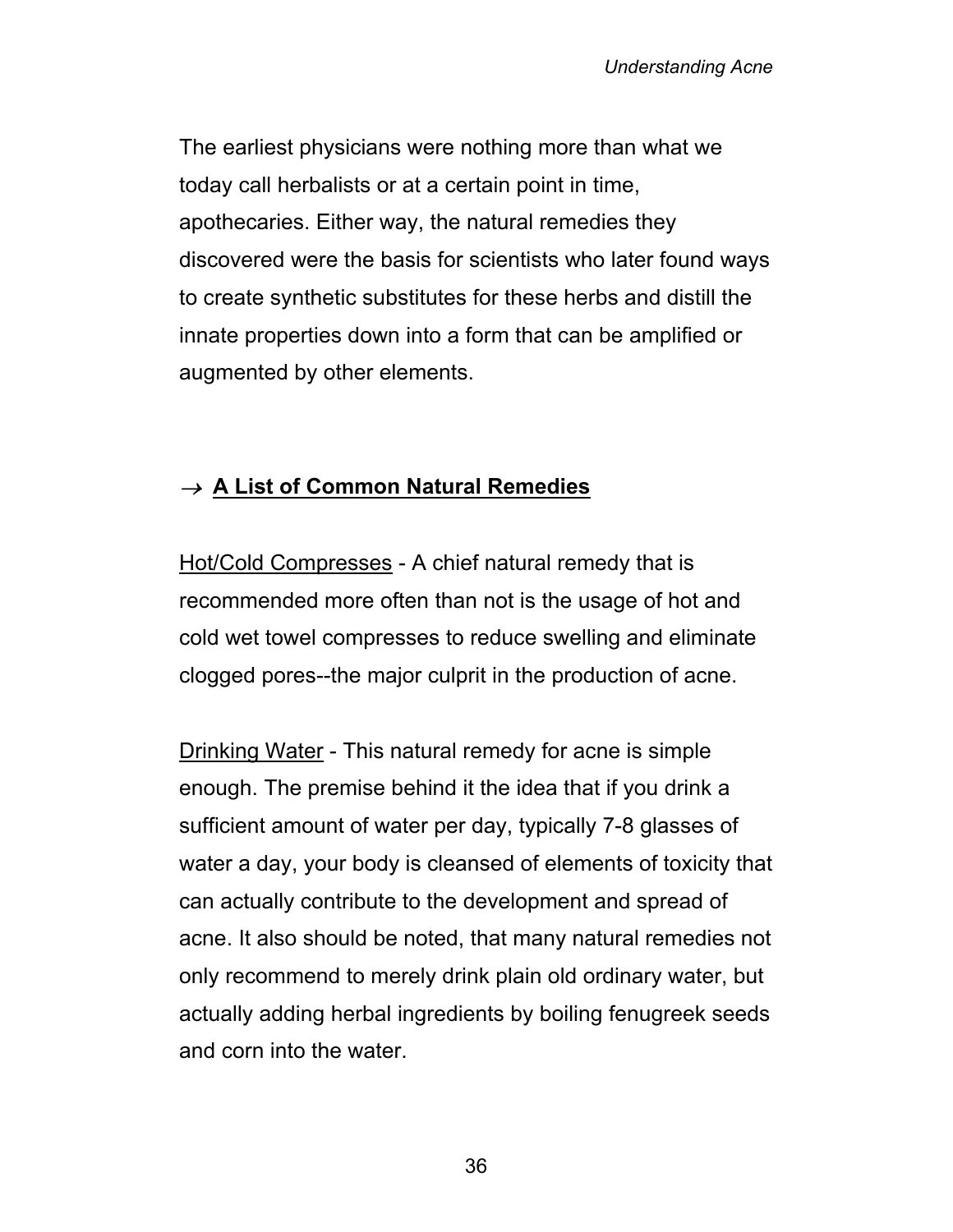Oils and Juices - Though it can seem odd, the benefits of using natural substances like almond oil - which can actually help with the removal of acne scars - cannot be ignored. Apricot juice helps to alleviate the presence of cysts by cutting through them.

- $\triangleright$  Cucumber juice Used as a topical application, either alone or combined with carrot juice, alfalfa or lettuce.
- $\triangleright$  Citric fruit juices These types of juices, such as lemon juice, serve as a natural exfoliate, removing dead skin cells which might cause clogging of the pores. You should allow it to dry on the face for approximately 10 minutes before rinsing it away with cool water.

Fenugreek leaves - This remedy provides great prevention of breakouts and involves taking the fenugreek leaves, crushing them, and making a paste out of them. You should then apply it to infected areas every night, then wash it away the following morning with warm water.

Honey Mask - Because honey has naturally occurring antibacterial qualities it is often applied to the face as a mask, killing surface bacteria. Typically, the mask should be applied once or twice weekly depending upon the results of usage.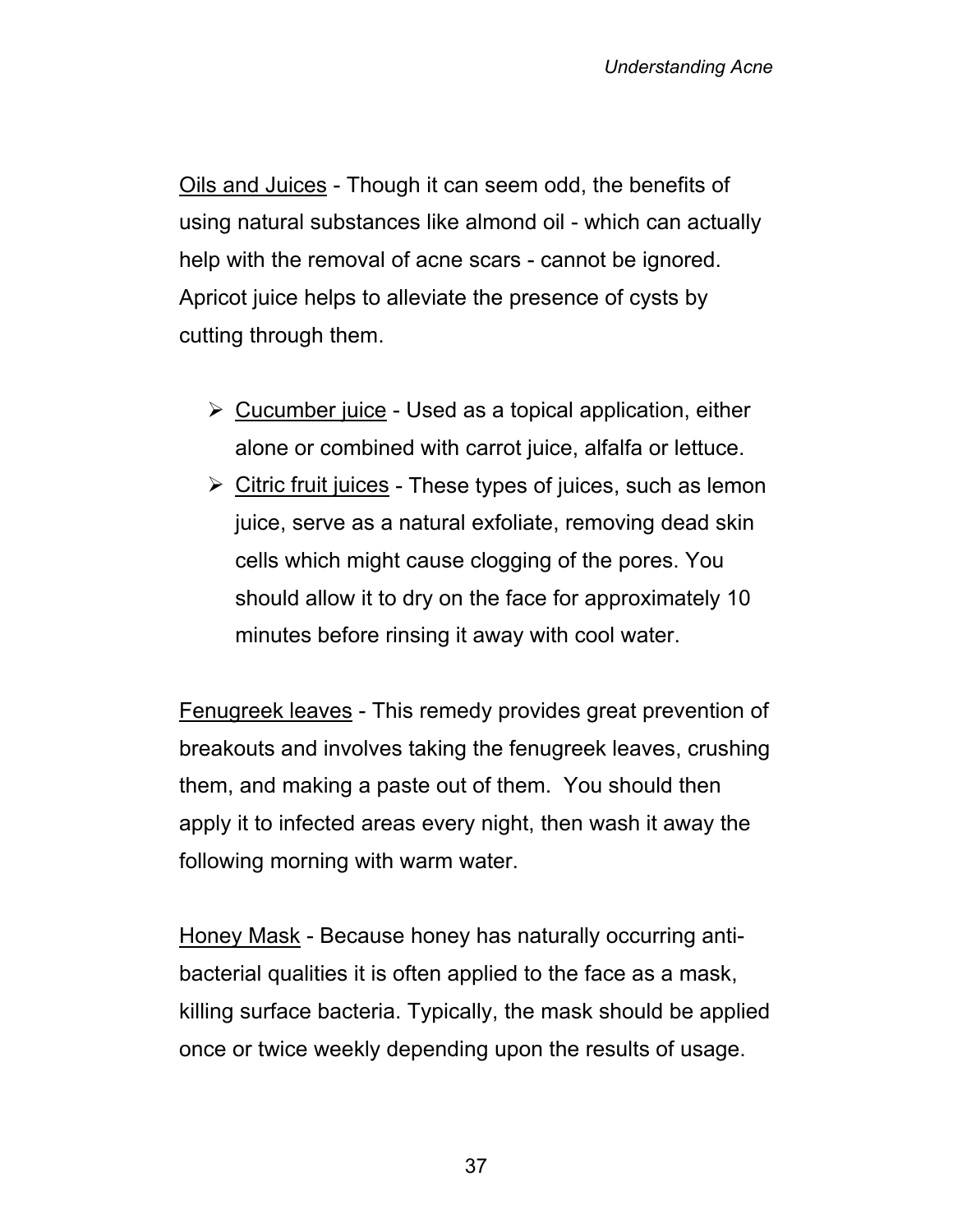Distilled white vinegar - Apply the vinegar as a topical solution, letting it sit on the infected area for at least 5-10 minutes. Then rinse it thoroughly with cool water. Often the vinegar can be a little too strong so it is recommended that you dilute it, though not too much.

Make-up or Cosmetic Usage - Simply put, this is a common sense remedy for acne. Just avoid using these products because more than likely the chemicals and oils used to manufacture them will clog the pores, which, in turn, leads to more breakouts.

### <sup>→</sup>**Further Remedies**

Beyond the common natural remedies for acne, there are a few other interesting options available and worth mentioning at this time.

Diet and vitamin supplements - Unlike former days, when the diets of civilizations included only naturally occurring food from the ground, the usage of fertilizers and pesticides has taken a toll on the nutrient content of much of the food that we eat. Add to this the fact that our food is further manipulated by chemical preservatives and you have some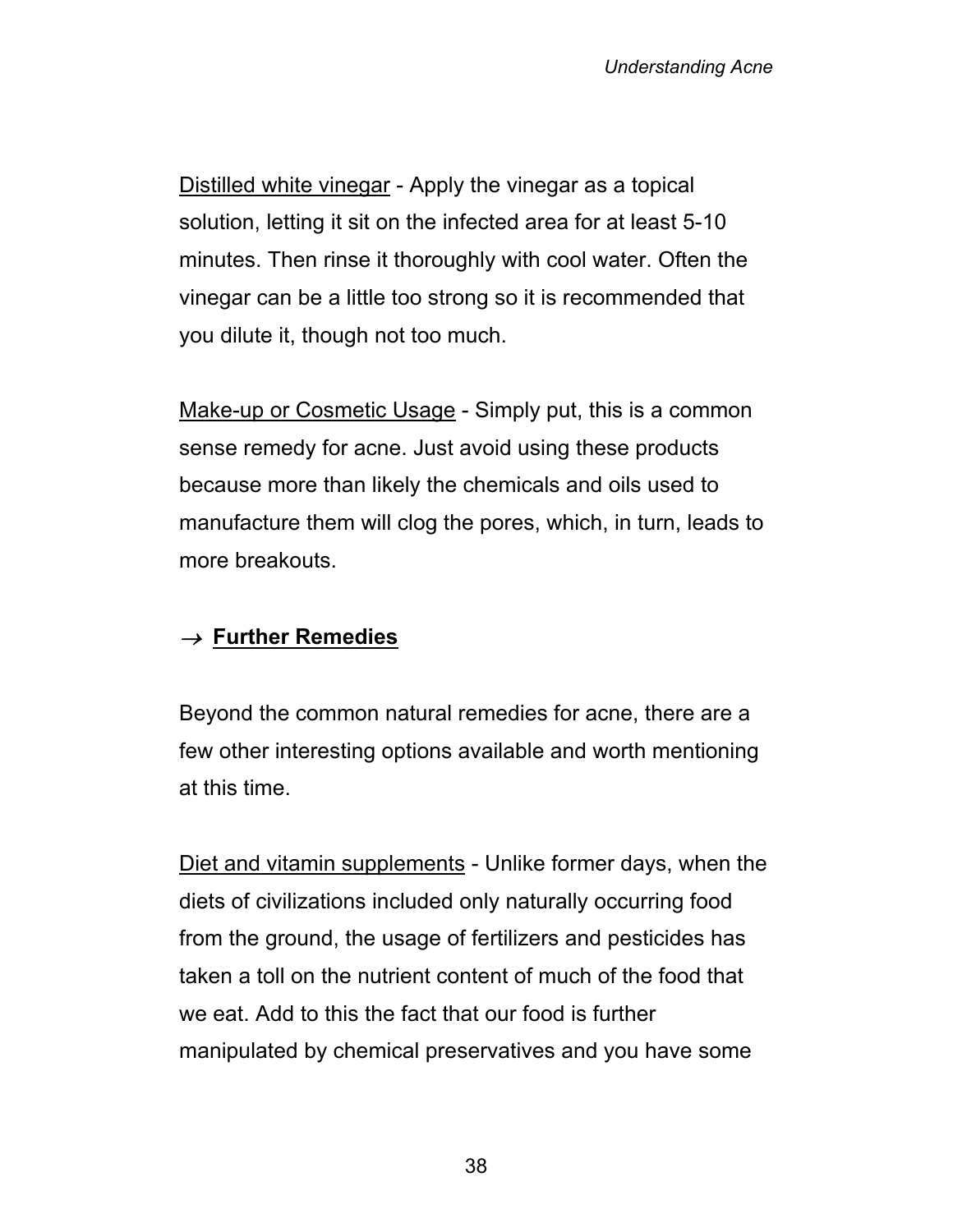further explanations for the occurrences of some acne breakout. To combat this, observing a proper and balanced diet and taking a hearty multi-vitamin can actually go a long way towards preventing certain bio-chemical conditions which provide fertile ground for acne.

Echinacea and Oregon grape - These herbs are both useful for boosting the body's immune system and also combating many forms of acne-causing bacteria.

Vitamin A - Used in large quantities, vitamin A has actually been used to successfully treat some severe forms of acne. But it must be clear that if you plan to use vitamin A as a possible remedy you should consult a physician because, if used in large enough doses, it can be toxic.

Zinc - This vitamin, if added to one's diet, can actually aid in the healing of acne lesions and help in the prevention of scarring.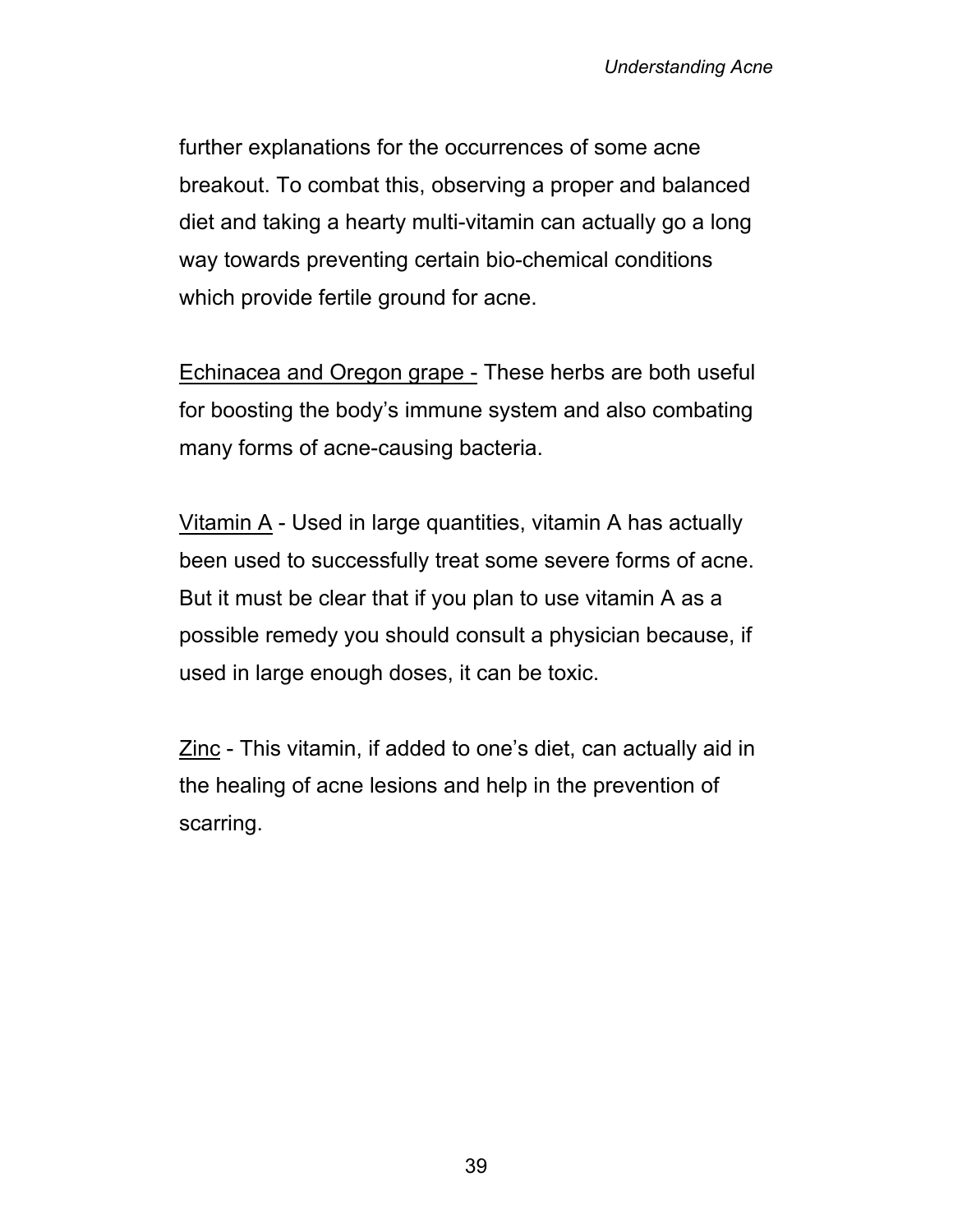#### **Chapter 8: Over-the-Counter Acne Remedies**

There are many types of over-the-counter treatments for acne. When dealing with acne, most people run to the local pharmacy and buy some sort of over-the-counter medication on the basis of recommendations from their friends or perhaps even television ads. Yet despite friendly suggestions, it is a good idea to consult with a physician before using any kind of over-the-counter medication. Even though acne is generally a benign condition, a doctor or dermatologist can advise you on what the best course of treatment might be as well as provide further suggestions based on the particular kind of acne you may be suffering from.

Considering the fact that a large number of acne treatment products are available, it can be hard to choose which one to try. You should not rely strictly upon the advice of friends or family because what may work for one person may not work for another. Further, you should have some background knowledge about the active ingredients in various acne medications, so you can make a better-informed choice.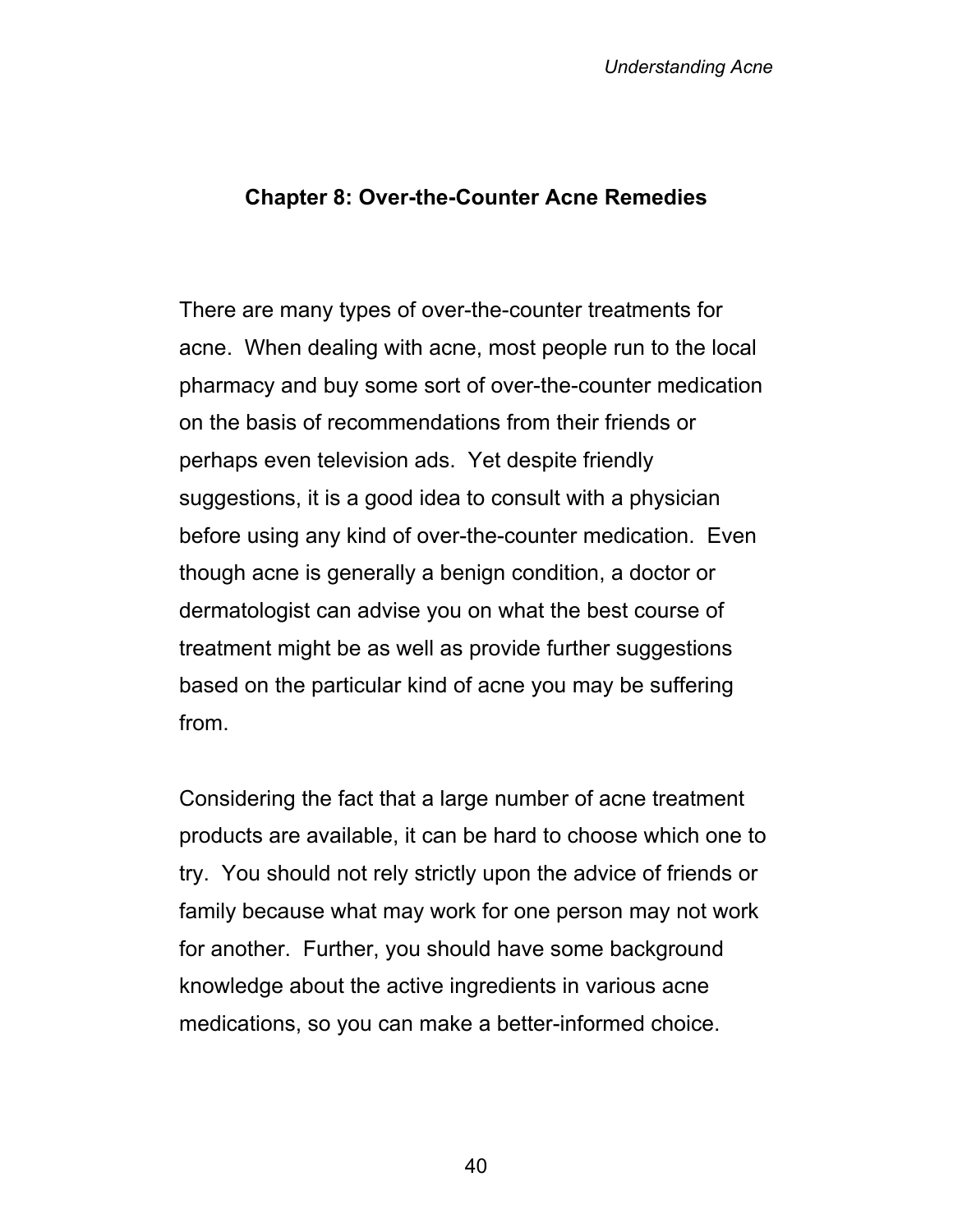One of the most popular ingredients in acne medications is *benzoyl peroxide*. Found in gels and ointments, it helps by combating the bacteria that generally help cause acne. It is also useful for removing dead skin cells that accumulate on the surface of the skin. It is these dead skin cells which combine with sebum to create blackheads and whiteheads.

Benzoyl peroxide has been proven to be safe and effective in combating lesions. It can also be used as a means of acne prevention once a breakout has cleared up by keeping the skin free from acne causing bacteria. The only side effect associated with this ingredient is dry skin, and this can be avoided by decreasing the frequency that it is applied on the skin.

Another ingredient commonly found in a majority of acne medications is *salicylic acid*. This prevents acne by clearing up dead skin cells that are accumulating too quickly and clogging the pores. If the medication you are using contains salicylic acid you should continue to use it after the skin has cleared up to prevent future outbreaks of acne. The only side effects associated with salicylic acid are dry, irritated skin.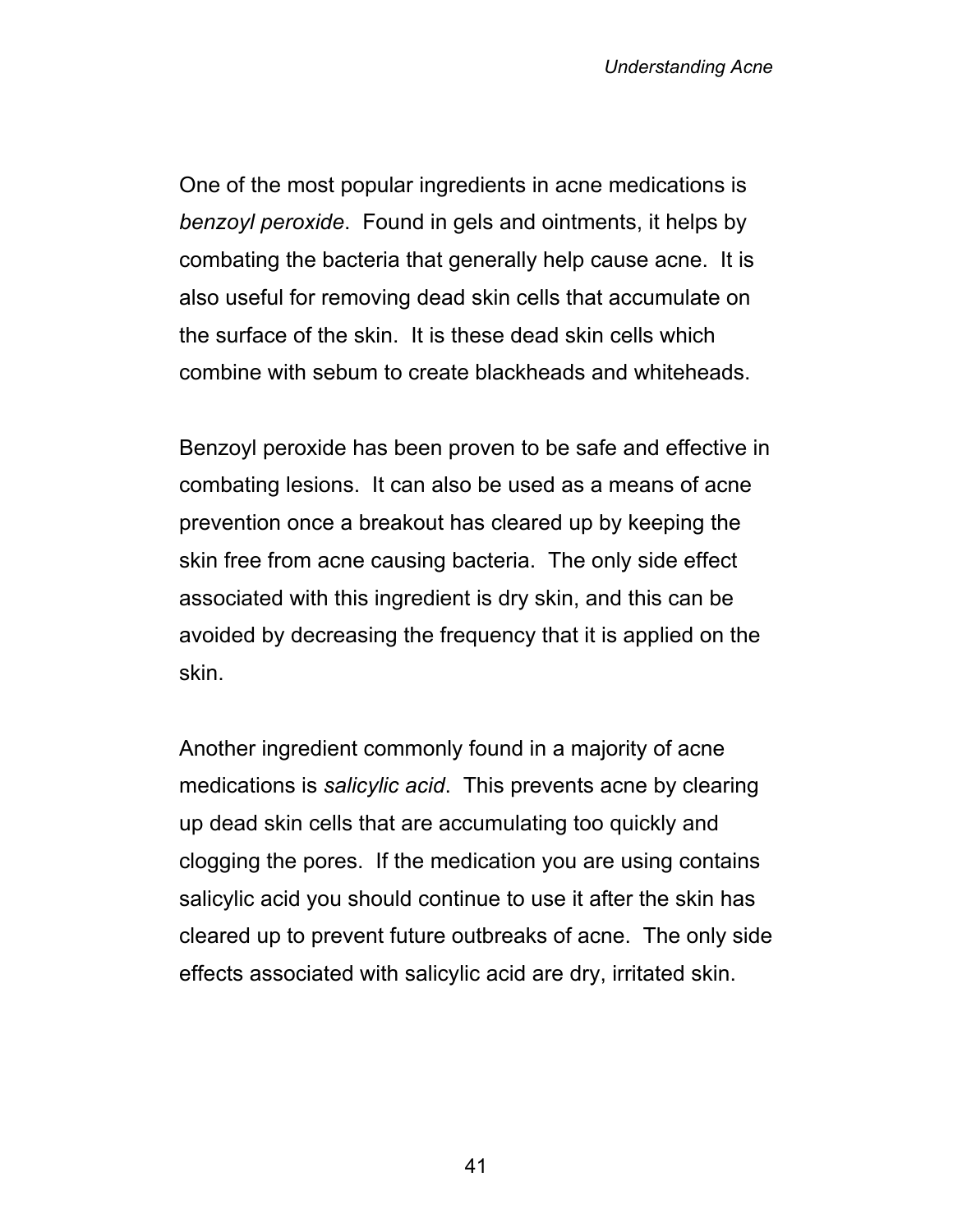# <sup>→</sup>**Other ingredients**

Besides the more common ones, there are other ingredients you may see in acne medication such as *resorcinol* and *sulphur*. Resorcinol causes the top layer of skin to peel and the dead skin cells that clog the pores are similarly affected. It is often combined with sulphur. Although it is not known how exactly sulphur affects acne conditions, it has continued to be used effectively even after more than 50 years. (Sulphur is often combined with other ingredients besides resorcinol like salicylic acid and benzoyl peroxide.)

Of all the ingredients that have been listed which are effective in fighting acne or preventing its outbreak, benzoyl peroxide is probably the most versatile. It can be used in cleansing liquids or bars, as well as lotion, cream, and gels which are applied directly on the skin. The cleansing products are used once or twice a day, while the creams and lotions can be used as needed. They should be applied on the skin around the acne as well as the pimples themselves for overall effectiveness. Also, you should try to avoid getting benzoyl peroxide in the eyes, mouth or nose, as it will cause irritation or inflammation.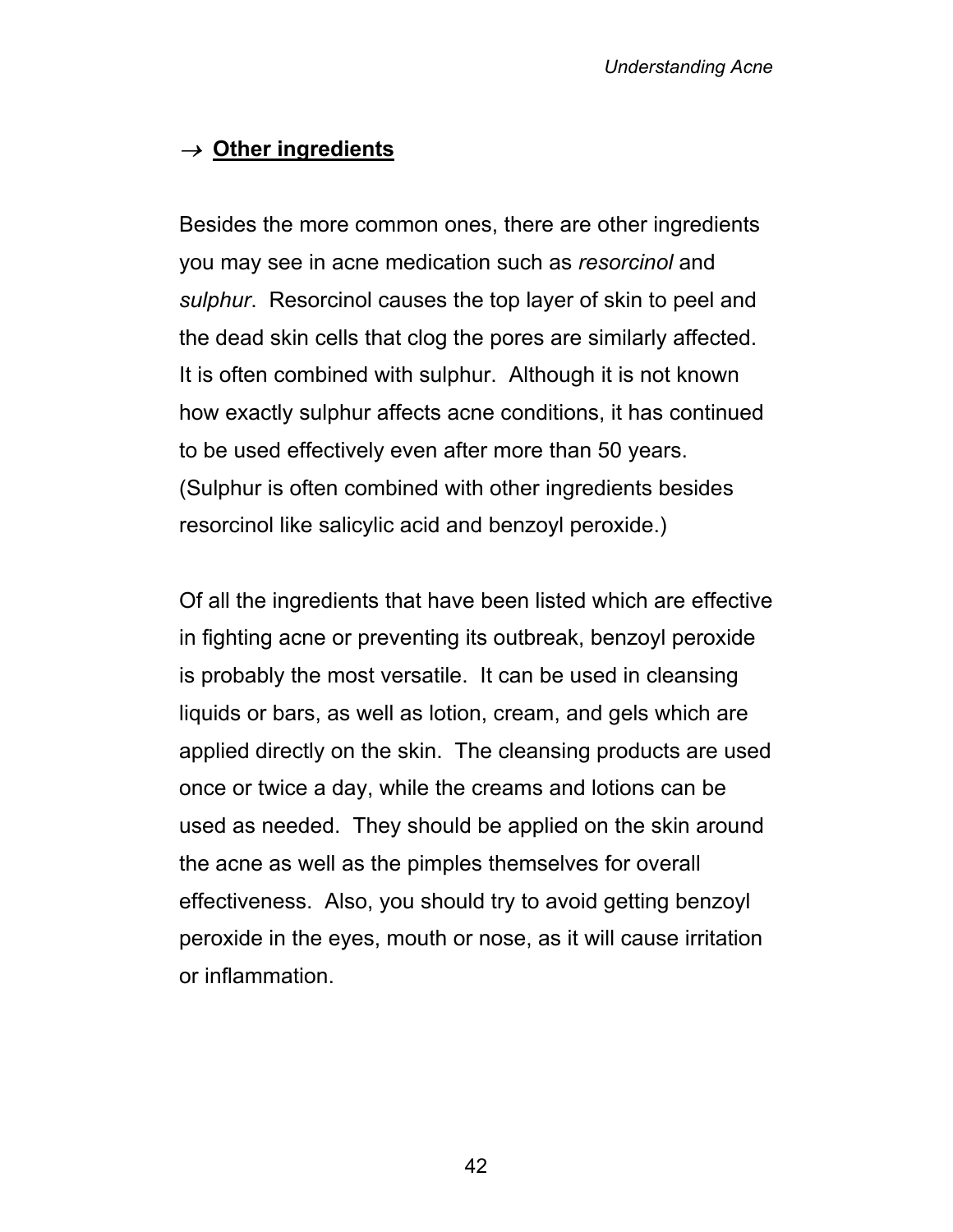#### **Chapter 9: Turning to Prescriptions**

Generally, mild and moderate forms of acne can be treated with over-the-counter medications, but with severe cases the only recourse is to seek treatment from a dermatologist. In many cases, the doctor will recommend a prescription medicine to deal with the condition. It also should be noted that these kinds of medication can be more effective even when dealing with moderate acne than what is typically available over-the-counter.

There are two types of prescription acne medications - oral and topical.

#### <sup>→</sup>**Antibiotics**

Commonly used to fight acne, antibiotics can be taken orally or as a lotion. Topical prescription medications may include ingredients such as zinc or retinoids. The most common antibiotic used for treating acne is *tetracycline*. It is used to kill the bacteria responsible for acne and also reduces inflammation. Treatment may take several weeks or even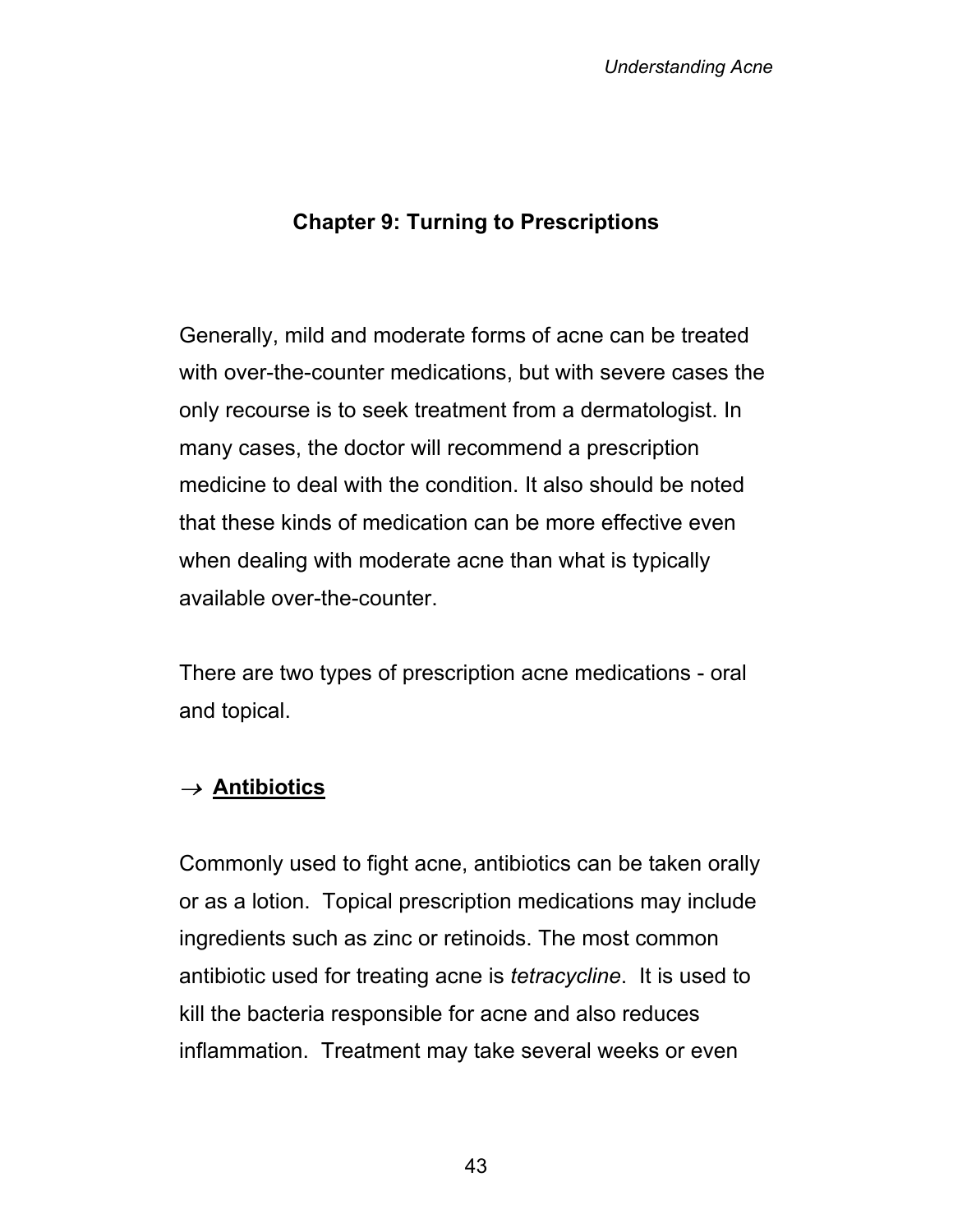months to be effective and it is important to continue using antibiotics even after the acne has cleared up. A common side effect associated with tetracycline is increased sensitivity to sun light resulting in bad sunburns if the patient stays in the sun too long. Further side effects may include dizziness, hives, and upset stomach.

Women who are taking tetracycline may be susceptible to an increase in incidences of vaginal yeast.

### <sup>→</sup>**Ointments and topical solutions**

Antibiotic ointments actually have fewer complications than oral antibiotics. Like oral antibiotics, topical treatments are rather effective in killing bacteria that cause acne. If you use these ointments with other topical treatments like benzoyl peroxide the bacteria may not develop resistance to the antibiotics. This increases the level of prevention that you will experience.

### <sup>→</sup>**Retinoids**

Retinoids are a form of acne medication that is derived from vitamin A and can be applied directly to the skin typically in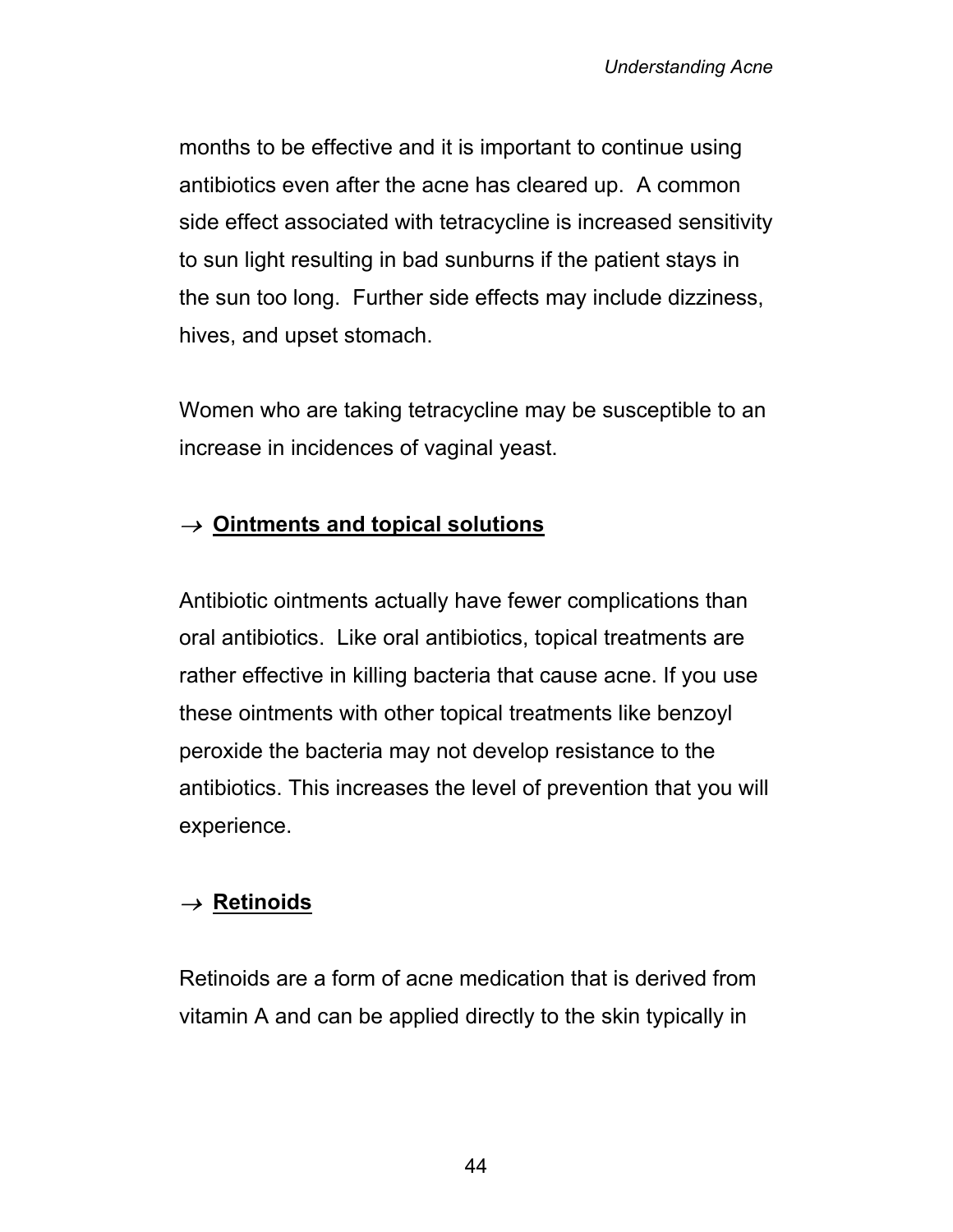the form of lotions or creams. Topical retinoid medications are useful for treating blackheads and whiteheads by helping to open clogged pores.

Oral retinoids are used to treat the more severe forms of acne, because they have a better chance of dealing breakouts and lesions which don't respond to other treatments. Oral retinoids cause the upper layer of the skin to peel thereby opening pores. They also cause the body to produce less sebum – the substance which causes oily skin.

As with many other types of prescription strength medication, a number of serious side effects are associated with oral retinoids. They can also cause liver damage and depression, so regular medical attention is needed to make sure the patient is not being adversely affected by retinoid treatment. It is not unheard of for this kind of medication to cause birth defects if mothers are taking them when pregnant, so females should consult their doctor if pregnant, or suspect pregnancy.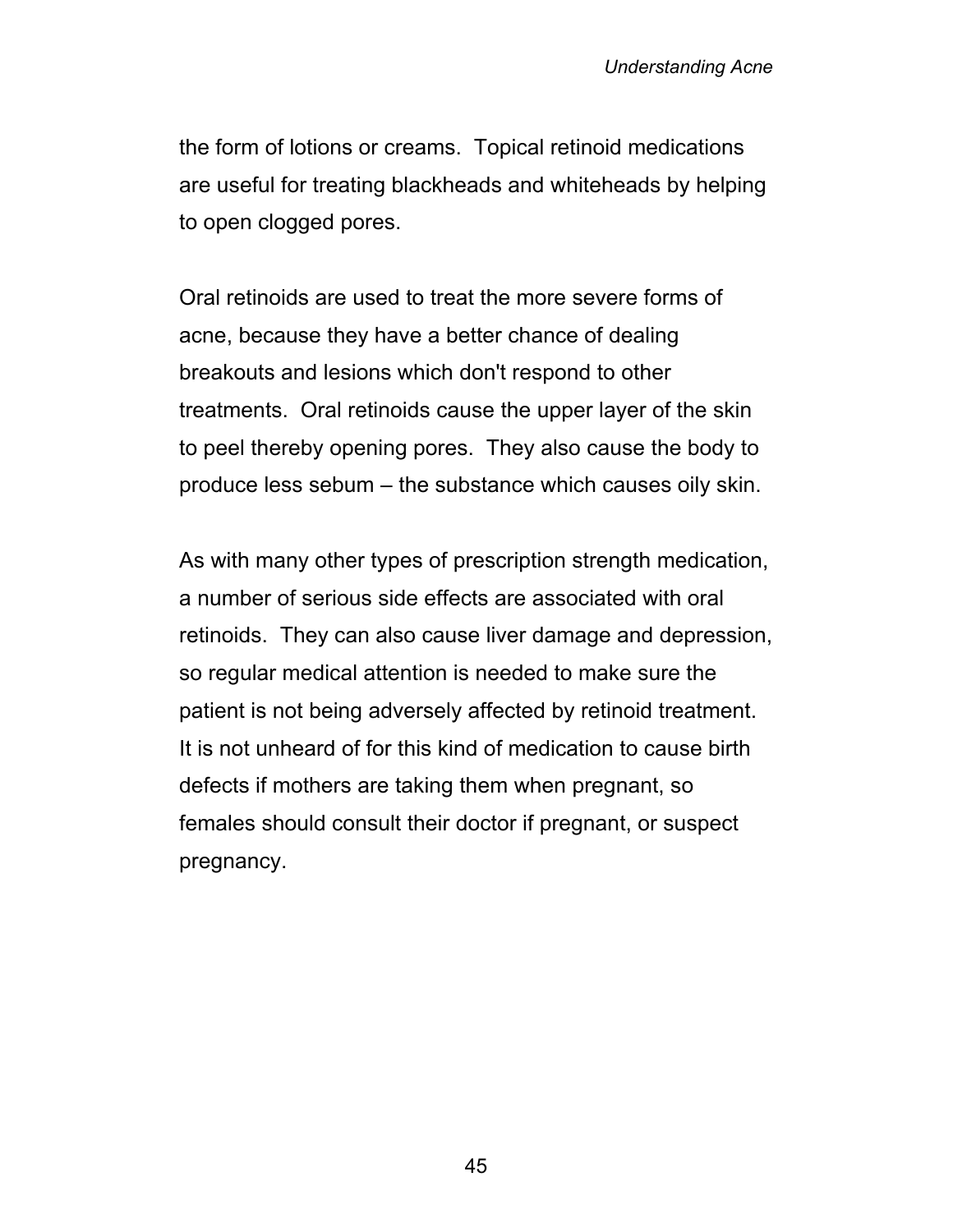# <sup>→</sup>**Other medications**

Birth control pills are sometimes effective in treating acne in women. They change hormone levels in the body and can reduce the acne causing effects of testosterone.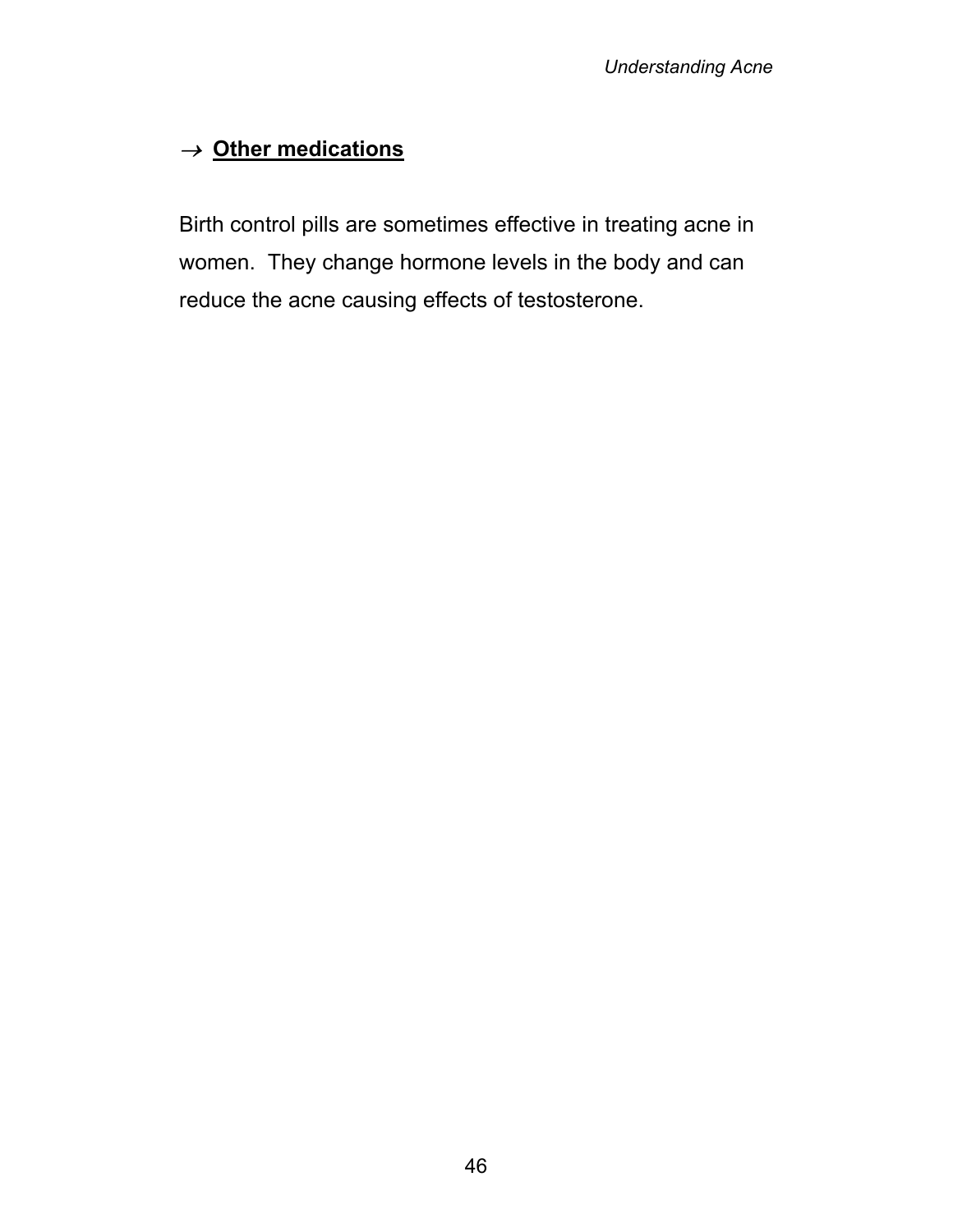# **Chapter 10: Surgical Options**

Often, when every avenue of medicinal treatment is exhausted, it becomes time for sufferers of persistent acne or more severe acne to seek alternative treatment methods. A dermatologist can help discuss the different treatments currently available including treating acne with laser therapy or acne surgery.

If you are considering the possibility of treating acne with laser therapy or surgery, you must take care to fully evaluate each of the processes, including the number of required treatments, the consequent costs, and the potential side effects of the treatment. It's also important that you select a process that is designed to deal with reducing the presence of acne - and not acne scarring.

### <sup>→</sup>**Acne Surgery**

Acne surgery involves making an incision into the affected area and draining the clogged matter. The process for blackheads and whiteheads doesn't actually involve surgery,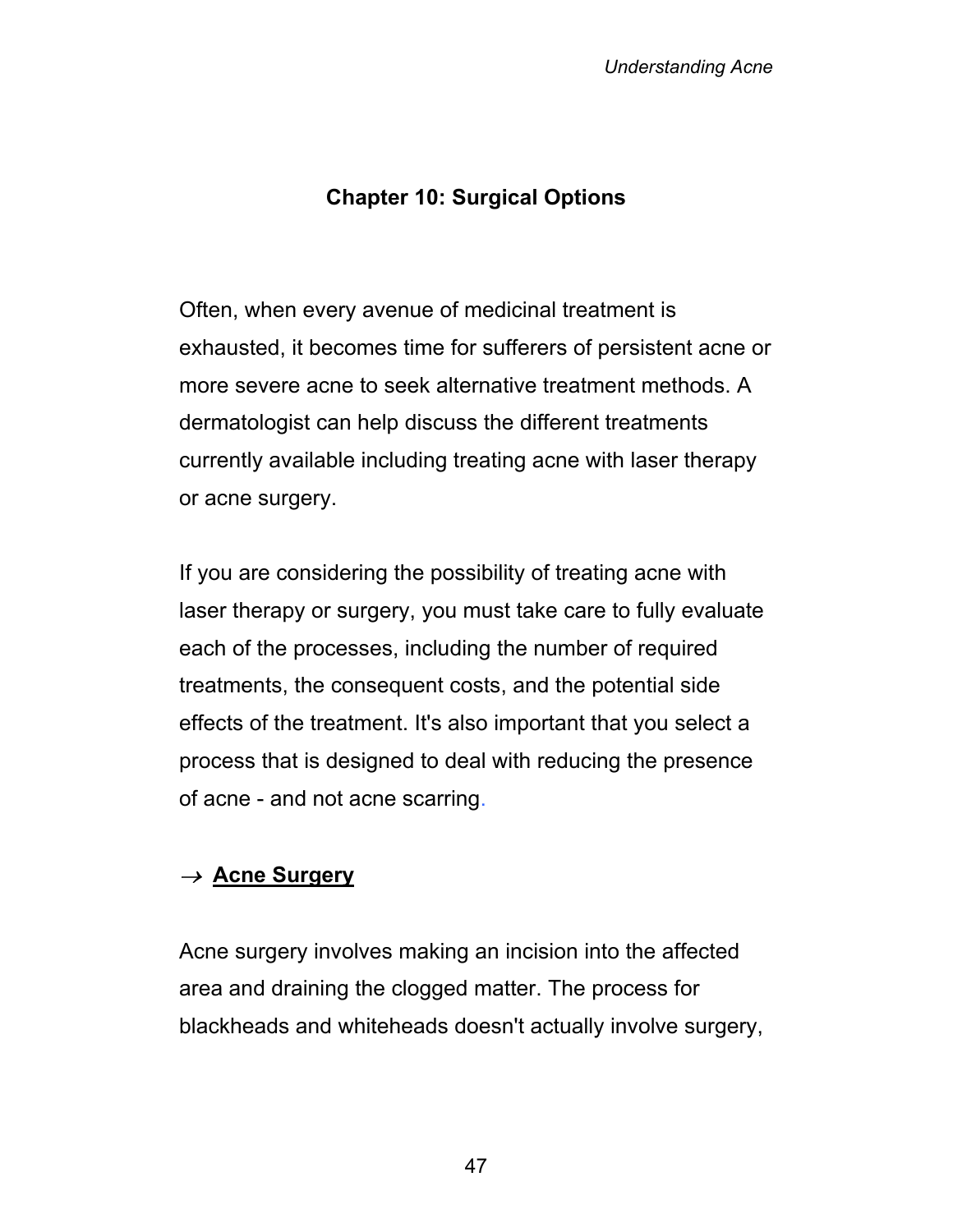but is often performed by a nurse, esthetician or dermatologist. A small, pointed blade is used to first open the comedone and then gently work the material out using a comedone extractor.

Severe cysts can be drained and removed by a procedure known as *excisional surgery*. The procedure should be performed in a sterile environment to reduce the risk of spreading bacterial infection and should only be performed by trained professional. If the cysts are not carefully extracted, they can develop serious infection and create scarring.

# <sup>→</sup>**Forms of Physical Treatment**

#### *Exfoliation*

This form or treatments involves removing the top layer of skin either chemically or with some sort of abrasive. Chemical peels are usually done with salicylic acid or glycolic acid. These work by destroying a microscopic layer of skin cells to unclog pores and remove the build-up of dead cells. The same effect can be achieved by using an abrasive cloth or liquid scrub.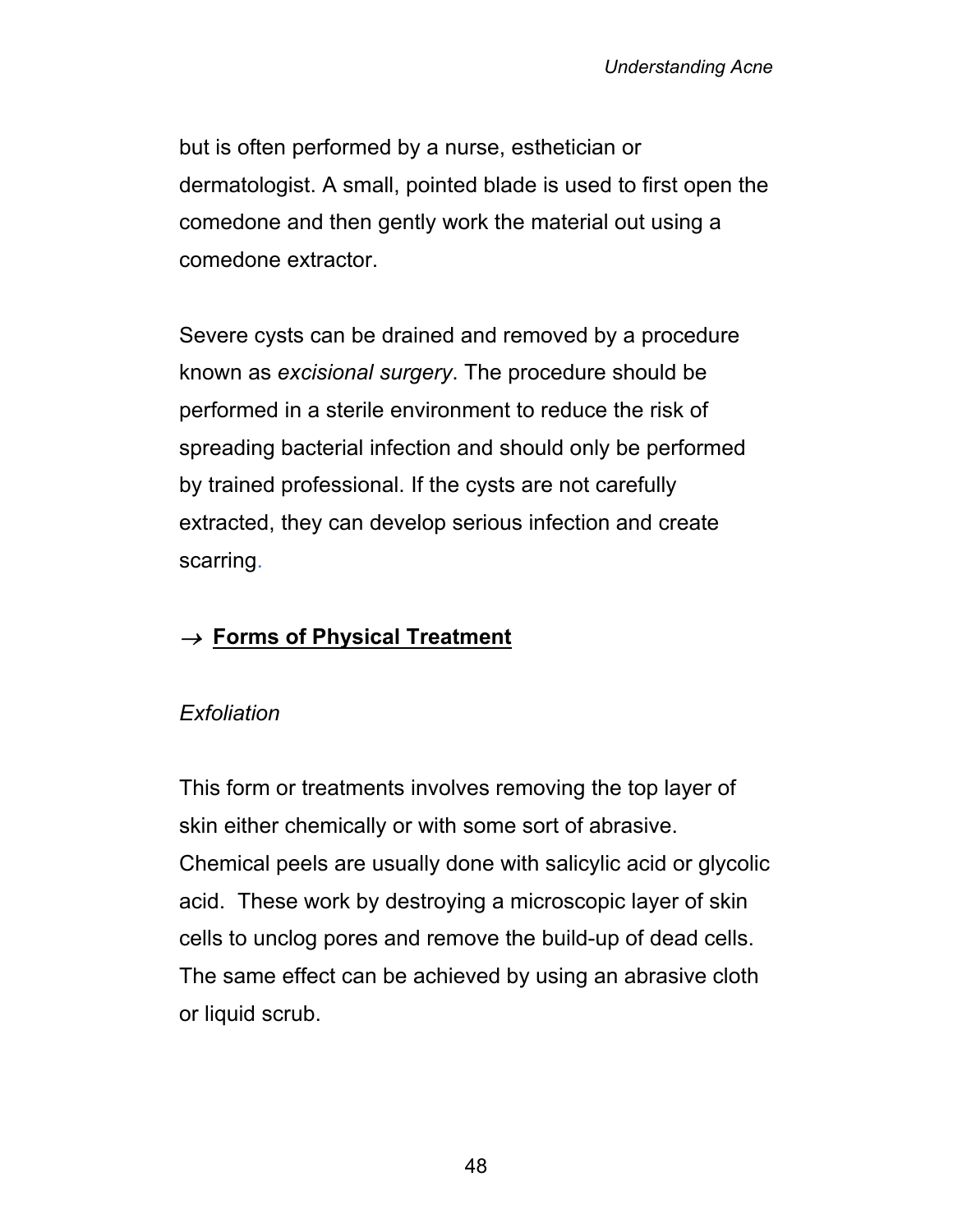### *Comedo Extraction*

In this procedure, an anesthetic cream is applied to the immediate area of breakout. Then the comedones (blackheads and white heads) are extracted using a pen-like instrument which opens the top to allow the removal of dead skin cells and sebum from the follicle. The procedure is usually followed by an application of antibiotic cream.

#### *Drainage*

With many forms of severe acne, cysts can form under the skin and become very painful--even disfiguring. Often, the smaller cysts can be treated with cortisone injections which will flatten the lesion in a few days. But for larger cysts the only alternative available might be to have them drained and then surgically removed. Drainage can help relieve the pain associated with cysts and also reduce the chance of scarring. It is important not to try to drain cysts by yourself because of the risk of infection, which could lead to permanent scarring.

### <sup>→</sup>**Using A Laser to Treat Acne**

Laser treatments involve the use of varying wavelengths that are aimed directly at the affected area of the skin. These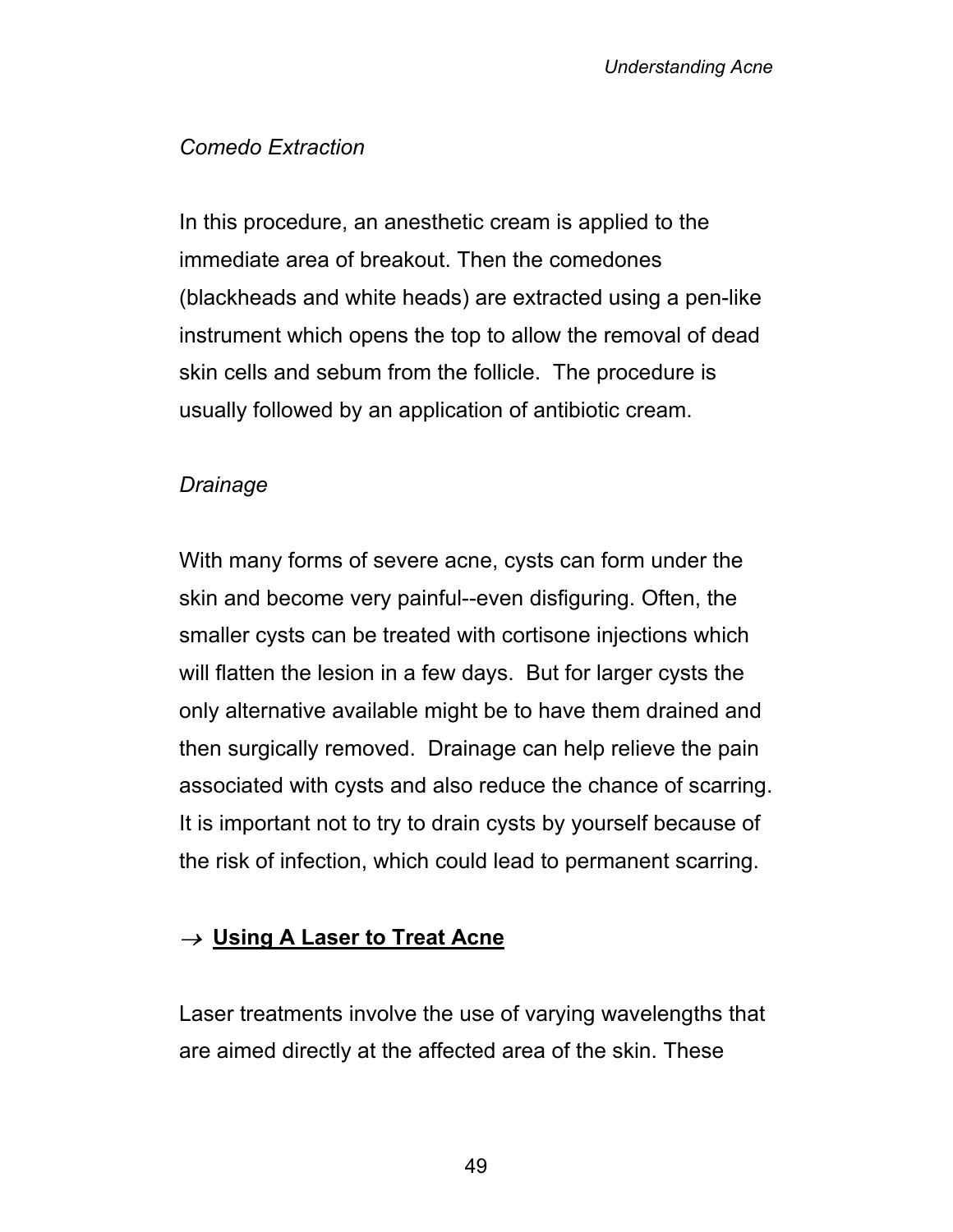wavelengths pulsate against the skin and destroy overlylarge sebaceous glands and acne lesions. Laser treatments remove the damaged outer layers of skin so that new cell growth can be initiated. The laser technician varies the intensity of the laser as necessary to effectively treat the area.

Despite all of the benefits, there is still considerable debate surrounding the effectiveness of laser therapy. Yes, it has been shown to be effective in improving the skin's appearance, but as with most of the other available acne treatments, there are some side effects. For example, patients can experience red, burned skin after treatment that can last for weeks. Individuals with dark-colored skin can end up with skin discoloration after laser treatments. Finally, the skin's appearance can be uneven if the laser is applied inconsistently.